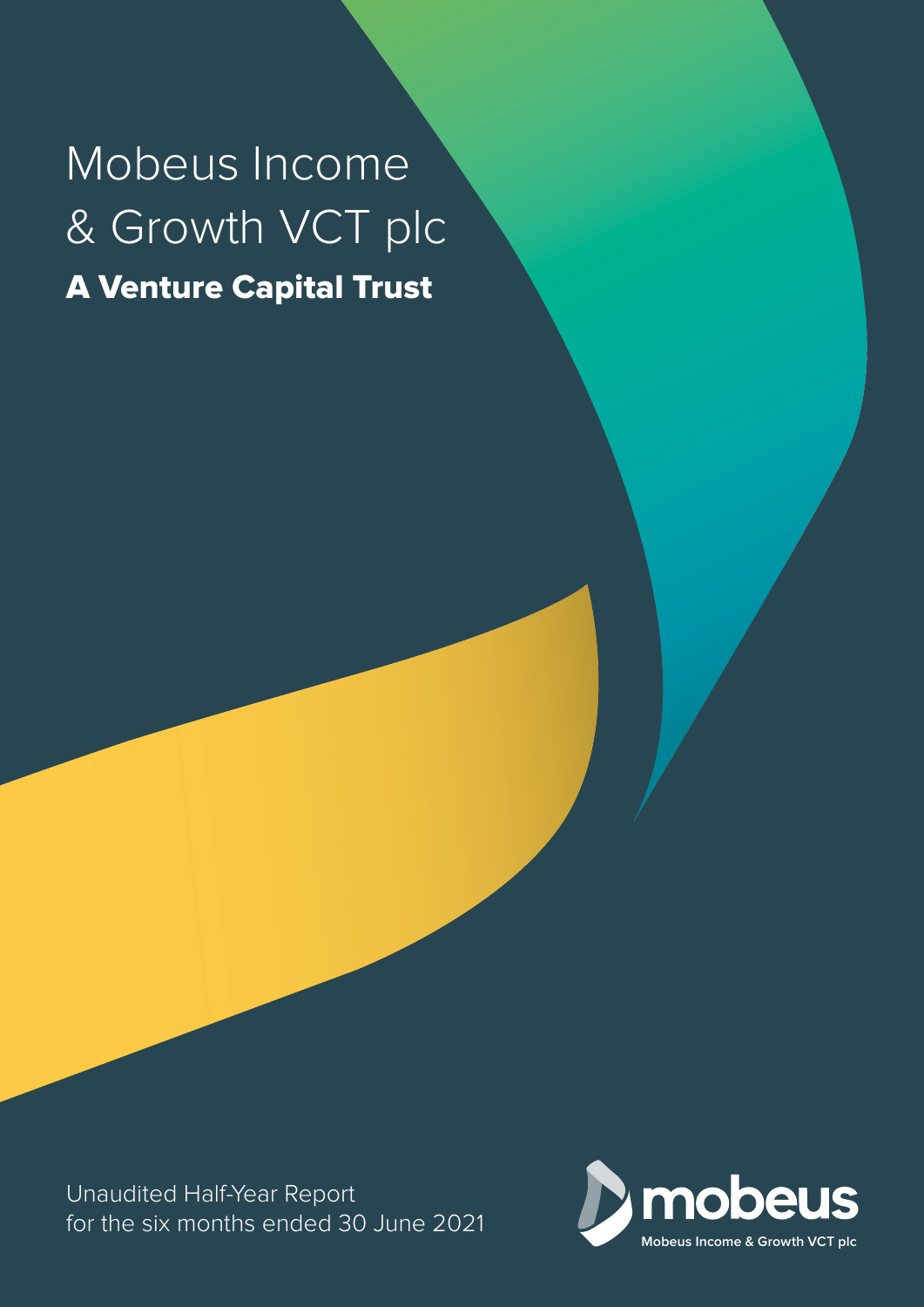#### **YOUR PRIVACY**

We are committed to protecting and respecting your privacy. To understand how we collect, use and otherwise process personal data relating to you, or that you provide to us, please read our privacy notice, which can be found at www.migvct.co.uk.

**Mobeus Income & Growth VCT plc** ("the Company") is a Venture Capital Trust ("VCT") listed on the London Stock Exchange. Its investment portfolio is advised by Mobeus Equity Partners LLP ("Mobeus").

As at 30 June 2021: Net assets: **£107.41 million** Net asset value ("NAV") per share: **85.56 pence**

### Company Objective

The Objective of the Company is to provide investors with a regular income stream, by way of tax-free dividends generated from income and capital returns, while continuing at all times to qualify as a VCT.

### **Contents**

- ▶ Net asset value ("NAV") total return<sup>1</sup> per share was 27.6%.
- ▶ Share price total return<sup>1</sup> per share was 33.0%.
- ➤ The Board declared an interim dividend in respect of the current year of 5.00 pence per share, paid to Shareholders on 12 July 2021. Payment of this dividend has increased cumulative dividends paid<sup>1</sup> since inception in 2004 to 144.80 pence per share.
- ➤ The Company made four new investments totalling £3.15 million and four follow-on investments totalling £1.32 million.
- ➤ £22.35 million of unrealised gains were achieved in the period from strong portfolio performance.
- ➤ The Company realised investments totalling £6.61 million, a gain of £1.50 million for the six months over their valuation at 31 December 2020.

| <b>Financial Highlights</b>                           |                 |
|-------------------------------------------------------|-----------------|
| Chairman's Statement                                  | $\overline{2}$  |
| <b>Investment Policy</b>                              | $\overline{4}$  |
| Summary of VCT Regulation                             | $\overline{4}$  |
| Investment Adviser's Review                           | 5               |
| <b>Investment Portfolio Summary</b>                   | 10 <sup>°</sup> |
| Statement of the Directors' Responsibilities          | 13              |
| Unaudited Condensed Financial Statements              | 14              |
| Notes to the Unaudited Condensed Financial Statements | 20              |
| Shareholder Information                               | 26              |
| Performance Data at 30 June 2021                      | 28              |
| Glossary of terms                                     | 30              |
| Corporate Information                                 | 32              |

- <sup>2</sup> Cumulative total return per share comprises either the NAV per share (NAV basis) or the mid-market price per share (share price basis), plus cumulative dividends paid since launch in 2004.
- $^3$  The share price at 30 June 2021 has been adjusted to add back the dividend of 5.00 pence per share paid on 12 July 2021, as the listed share price was quoted ex this dividend at the period-end.
- 4 The Board declared an interim dividend of 5.00 pence per share in respect of the year ending 31 December 2021. The dividend was paid to Shareholders on 12 July 2021.

1 Definitions of key terms and alternative performance measures ("APMs") / Key performance indicators ("KPIs") shown above and throughout this Report are shown in the Glossary of terms on pages 30 and 31.

### Performance Summary

The table below shows the recent key data and cumulative performance since inception as at 30 June 2021 and for the previous year.

| <b>Reporting date</b> | <b>Net</b><br>assets | NAV per<br><b>Share</b> | Share price <sup>1</sup> | <b>Cumulative</b><br>dividends |                       | Cumulative total return per<br>share to Shareholders <sup>2</sup> | <b>Dividends</b><br>paid and              |
|-----------------------|----------------------|-------------------------|--------------------------|--------------------------------|-----------------------|-------------------------------------------------------------------|-------------------------------------------|
|                       |                      |                         |                          | paid per<br>share              | <b>(NAV</b><br>basis) | <b>Share price</b><br>basis)                                      | proposed in<br>respect of<br>each period/ |
| As at                 | $(\text{Em})$        | (p)                     | (p)                      | (p)                            | (p)                   | (p)                                                               | year<br>(p)                               |
| 30 June 2021          | 107.41               | 85.56                   | 76.50 <sup>3</sup>       | 139.80                         | 225.36                | 216.30                                                            | 5.00 <sup>4</sup>                         |
| 31 December 2020      | 84.69                | 67.03                   | 57.50                    | 139.80                         | 206.83                | 197.30                                                            | 11.00                                     |
| 30 June 2020          | 74.71                | 58.86                   | 50.50                    | 134.80                         | 193.66                | 185.30                                                            | 6.00                                      |

1 Source: Panmure Gordon (mid-price). Note that the Share price at 30 June 2021 is by reference to the last announced NAV per share at 31 March 2021 of 80.31 pence. Applying a c.5% discount to this figure, which is the basis on which the Company was willing to repurchase shares at that date, gives the share price of 76.50 pence per share.

#### **Dividends paid post period-end in respect of year ending 31 December 2021**

An interim dividend of 5.00 pence per share was paid on 12 July 2021 to Shareholders on the Register on 21 May 2021. Detailed performance data, including a table of dividends paid to date for all share classes and fundraising rounds, including former Matrix Income & Growth 3 VCT plc Shareholders, is shown in the Performance Data appendix on pages 28 and 29. The tables, which give information by allotment date on NAVs and dividends paid per share, are also available on the Company's website at www.migvct.co.uk where they can be accessed by clicking on "table" under "Reviewing the performance of your investment" on the home page.

## Financial Highlights

**Results for the six months ended 30 June 2021**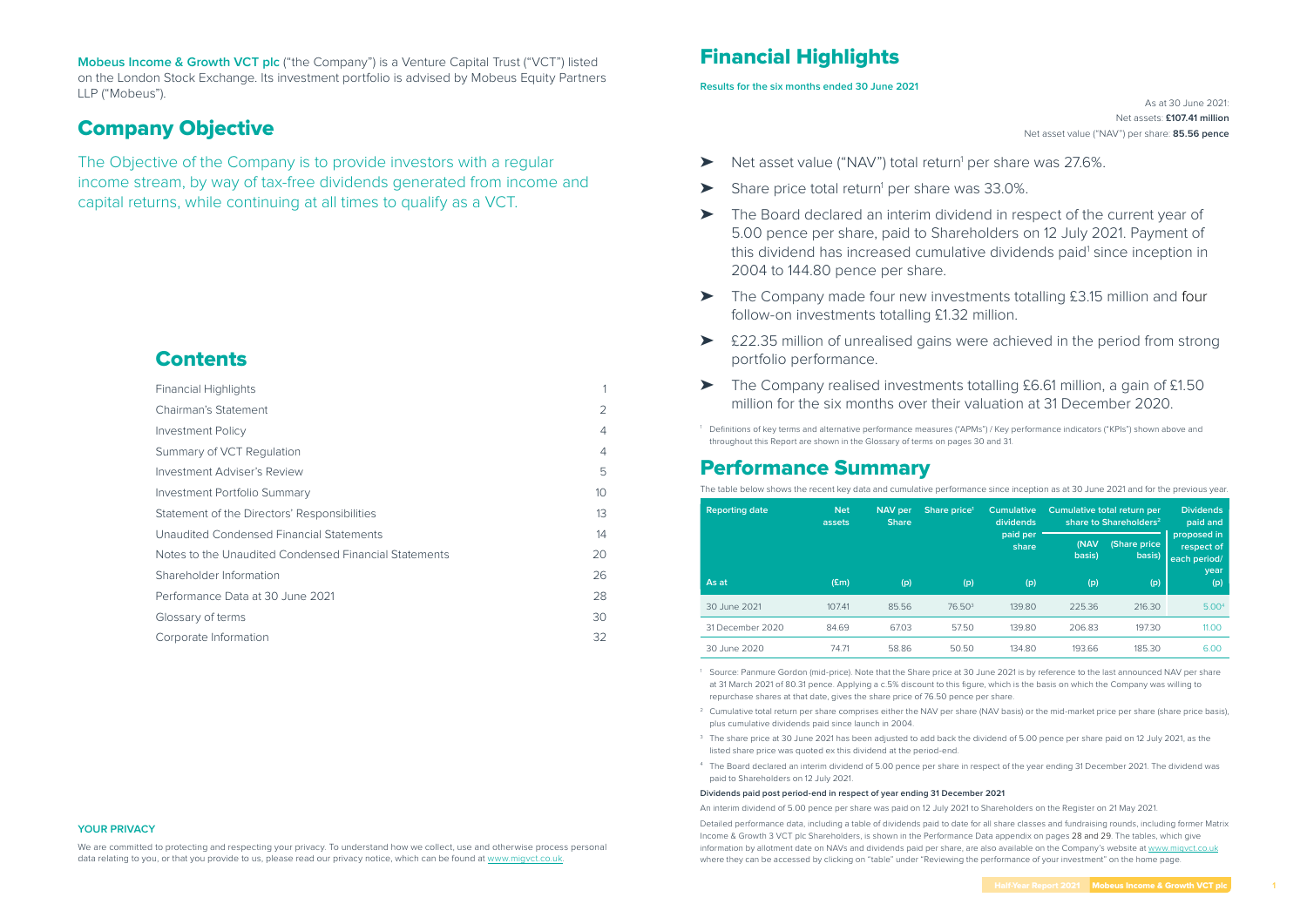#### **Dividends**

The Board was pleased to declare an Interim dividend of 5.00 pence per share for the year ending 31 December 2021. This dividend was paid on 12 July 2021, to Shareholders on the Register on 21 May 2021, and brought cumulative dividends paid per share since inception in 2004 to 144.80 pence.

The Company's ongoing dividend target, first established almost a decade ago, of paying at least 4.00 pence per share in respect of each financial year has always been achieved and has often been exceeded.

Whilst the Board still believes this dividend target is attainable, it should be noted that the continued movement of the portfolio to a larger share of younger growth capital investments could lead to increased volatility, which may affect the return in any given year. As noted in my Overview, Shareholders should be aware that the majority of the NAV total return for the current year to date relates to the unrealised gains of the portfolio, which are not yet available for distribution as dividends.

To the extent that dividends are paid other than out of income or from gains on investments, for instance out of special distributable reserves, Shareholders should note this may result in a reduction in NAV.

#### **Fundraising**

The Board, with the Investment Adviser, continues to monitor the Company's liquidity levels and cashflow requirements in view of investment activity, market movements and regulatory obligations. With these in mind and under regular review, the Board comes to a decision with regards to future fundraising requirements and, in doing so, will notify Shareholders of any intention to raise further funds for the Company through an Offer for Subscription.

#### **Liquidity**

The Board continues to monitor credit risk in respect of its cash and near cash resources and to prioritise the security and protection of the Company's capital. Cash and liquidity fund balances as at 30 June 2021 amounted to £34.92 million representing 32.5% of net assets. After the period-end, following the payment of a 5.00 pence per share dividend, the pro-forma level of liquidity will be £28.60 million (28.3% of net assets).

#### **Share buy-backs**

During the six months to 30 June 2021, the Company bought back and cancelled 798,572 of its own shares, representing 0.6% (2020: 0.8%) of the shares in issue at the beginning of the period, at a total cost of £0.57 million (2020: £0.42 million), inclusive of expenses.

It is the Company's policy to cancel all shares bought back in this way. The Board regularly reviews its buyback policy, where its priority is to act prudently and in the interest of remaining Shareholders, whilst considering other factors, such as levels of liquidity and reserves, market conditions and applicable law and regulations. Under this policy, the

Company seeks to maintain the discount at which the Company's shares trade at approximately 5% below the latest published NAV.

### **Shareholder Communications**

May I remind you that the Company has its own website which is available at: www.migvct.co.uk.

The Investment Adviser last held its annual Shareholder Event on behalf of all Mobeusadvised VCTs in February 2020. Last year's event was well received and the Investment Adviser plans to hold another event later in 2021. Further details will be circulated to Shareholders and shown on the Company's website in due course.

An update on the performance of the Company was provided at the Annual General Meeting held in May 2021. A recording of the AGM is still available on the website (using the link above) under Key Shareholder information/Shareholder meetings if you wish to refer to this.

#### **Fraud Warning**

We are aware of a number of cases where Shareholders are being fraudulently contacted or are being subjected to attempts of identity fraud. Shareholders should remain vigilant of all potential financial scams or requests for them to disclose personal data. The Board strongly recommends Shareholders take time to read the Company's Fraud warning section, including details of who to contact, contained within the Information for Shareholders section on pages 26 and 27.

#### C. no. Bottune **Clive Boothman** Chairman

#### **Environmental, Social and Governance ("ESG")**

Whilst the requirements under company law to detail ESG matters are not applicable to the Company at the current time, the Board is conscious of the Company's potential impact on the environment as well as its social and corporate governance responsibilities. The Investment Adviser has presented its ESG strategy to the Board and is providing regular updates regarding ESG developments.

Your Board would like to assure Shareholders that ESG matters form a key consideration in investment decisions. The future FCA reporting requirements consistent with the Task Force on Climate-related Financial Disclosures commencing from 1 January 2021 do not currently apply to the Company although will be kept under review in light of any recommended changes.

#### **Proposed change in management arrangements**

Shareholders will have received a letter or email explaining that the Investment Adviser to the Company, Mobeus Equity Partners LLP ("Mobeus") has agreed to a sale of its VCT and investment management business to a subsidiary of Gresham House plc. The Board, alongside the Boards of the other Mobeusadvised VCTs, have agreed to the novation of the investment advisory arrangements from Mobeus to Gresham House. Gresham House is a fast growing specialist fund group with a

long-term commitment to the VCT Industry and is the existing investment manager of the two Baronsmead VCTs. The entire core management, investment and operational teams involved with the Mobeus-advised VCTs will all transfer to Gresham House in connection with this transaction. This integration will create one of the largest teams in the sector with the coverage, experience and know-how to access more and higher quality investment opportunities. The Board is confident that the team will continue to build the Company's portfolio and enhance its value. The Board considers that this change is in the interests of Shareholders and looks forward to working with Gresham House to achieve a continued strong investment performance for the Mobeus-advised VCTs. The Board can confirm that no material changes are being made to the investment advisory arrangements. Shareholders can also be assured that the Board's track record of governance and independence will be maintained. Completion of these arrangements is expected to take effect on or around 1 October 2021. For further details, please refer to the Company's website, under 'Shareholder literature' at www.migvct.co.uk.

#### **Outlook**

Both the direct and indirect impacts of COVID-19 have and will continue to be wide reaching. Nevertheless, your Board considers that your Company is well positioned to continue to respond and adapt in most likely scenarios that can presently be foreseen. The strong liquidity arising from successful realisations and previous fundraisings has enabled the Company to support the existing portfolio, and should allow it to capitalise on new opportunities. New and further investment activity has been positive in the first six months of the year and the Board is confident in the Investment Adviser's ability to deliver new growth transactions but also to realise further profits from the existing portfolio.

COVID-19 uncertainties and, in particular, the emerging supply-side issues may cause continuing instability and fuel inflationary concerns going forward. UK and European businesses will also continue to operate in an uncertain trading environment for the near future as the new UK/EU trade agreement continues to bed down. However, the companies in the portfolio have been well prepared for a considerable time for the impact of Brexit and those preparations appear to be working well. Although there are signs that the UK's successful vaccination programme is beginning to bear fruit, there remains a risk of potential future restrictions. Even with continuing uncertainty, both the Investment Adviser and portfolio companies remain well positioned to not only respond but to prosper in the future.

I would like to take this opportunity once again to thank our Shareholders for their continued support.

### Chairman's Statement

I present the Company's Half-Year Report for the six months to 30 June 2021.

#### **Overview**

The first six months of the Company's financial year have been very satisfactory for Shareholders. The Company achieved two consecutive quarters of strong performance combining to a NAV total return per share of 27.6% for the period.

At the time of my last Statement in the Company's Annual Report for the year ended 31 December 2020, I reported on the resilience of the portfolio and the Company's strong recovery from the initial shock of COVID-19. Lam pleased to say that this momentum has been sustained into the new financial year with a period of unprecedented value growth, driven fundamentally by strong trading performance across the portfolio coupled with a number of landmark transactions for the VCT. A record earnings figure of £23.29 million was achieved for the six months to 30 June 2021, but Shareholders should note that £22.35 million of this arises from increases in the valuation of investments. This element of profit cannot be distributed as dividends until the investments are sold.

This robust performance, despite initial teething issues following Brexit, is very encouraging. However, some indirect effects of COVID-19 are starting to be felt by portfolio businesses, for example, in the emergence of a broad range of supply-side shortages, from cardboard packaging through to electronic components and freight space. As restrictions are being further eased, there remains much uncertainty around these secondary and longer-term effects of the pandemic which will demand continued close monitoring going forward. Nevertheless, most of the investee companies in the portfolio have thus far proven their ability to adapt well in a rapidly changing environment and have avoided any significant direct impact of COVID-19 on their trading performance. Your Board has been encouraged by their adeptness in facing challenges by swiftly identifying new opportunities and capitalising on them. In particular, favourable trading conditions continue for a number of technology-related companies in the portfolio, particularly those businesses operating direct-to-consumer models.

During the period under review and despite considerable COVID-19 related restrictions, M&A activity has remained buoyant and the Investment Adviser continues to see a healthy deal flow. The Company added four new investments to its portfolio, deployed follow-on funding into four existing portfolio companies and supported the successful admission to AIM of a further two of its investments.

Finally, I would like to draw Shareholder's attention to a positive development in respect of the Company's Investment Adviser, Mobeus Equity Partners LLP. Please refer to 'Proposed change in management arrangements' later in my Statement.

#### **Performance**

The Company's NAV total return per share was 27.6% for the six months to 30 June 2021 (2020: 0.1%), and the share price total return was 33.0% (2020: a fall of 5.1%). This represents an exceptional uplift for the period and contrasts markedly with that recorded through the height of the COVID-19 pandemic for the same period last year.

The positive NAV total return for the period was principally the result of significant unrealised gains in the value of investments still held, as well as realised gains achieved via partial realisations of several portfolio companies.

The valuations at the half-year point reflect the continued beneficial impact of changes in UK consumer and business behaviour, brought on by the pandemic and lockdown restrictions. In the case of two direct-toconsumer portfolio companies (Virgin Wines and Parsley Box), whose shares were admitted to public trading on AIM in March 2021, the Company has benefited from the market's recognition of this rapidly developing channel, reflected in the substantial investor appetite for the offers of shares. Nonetheless, the Board remains vigilant in monitoring the lasting economic uncertainty and increased concentration of risk associated with holding a significant portion of the portfolio's value in a small number of public market investments, which accounted for 15.3% of NAV at 30 June 2021.

At the period-end, the Company was ranked 3rd out of 39 Generalist VCTs over five years and 3rd out of 30 Generalist VCTs over 10 years, in the Association of Investment Companies' analysis of NAV Cumulative Total Return. Shareholders should note that these rankings are based upon the Company's latest published NAV, at 31 March 2021.

#### **Investment Portfolio**

The portfolio has performed very strongly in the first six months of the Company's financial year. The overall value increased by £23.85 million (2020: a fall of £0.78 million), or 46.6% (2020: a fall of 1.5%) on a like-for-like basis, compared to the opening portfolio value at 1 January 2021 of £51.14 million. This increase comprised a net unrealised uplift in portfolio valuations of £22.35 million, and £1.50 million in net realised gains over the period.

At the period-end, the portfolio was valued at £72.85 million after taking account of investments purchased and partially realised in the period, together with the unrealised gains referred to above. Two notable events supported the overall £23.85 million increase in portfolio valuation during the period. The flotation of both Virgin Wines and Parsley Box on the AIM market in March 2021 resulted in significant uplifts in valuation. As part of the Virgin Wines transaction, the Company received repayment of its remaining loan stock, leaving Virgin Wines ungeared. As part of the IPO of Parsley Box, the Company realised part of its equity holding, securing a 4.0x return on the cost of the shares sold. There were further substantial increases in

valuations from MyTutor, MPB and Vian Marketing (trading as Red Paddle), partially offset by modest valuation falls at Andersen EV and Kudos Innovations. Although a minority of companies remain disadvantaged by the COVID-19 pandemic, these have only had a modest impact on overall shareholder returns.

Within the net realised gains, the principal contributors were the partial exits of Parsley Box and MPB, realising gains of £0.69 million and £0.53 million respectively. Proceeds generated from these gains, combined with loan repayments and other capital receipts, totalled £6.61 million received by the Company in the period.

During the six months under review, the Company invested a total of £3.15 million into four new investments: an AI and Urban Traffic Control system (Vivacity Labs), a provider of UK leisure and experience breaks (Caledonian Leisure), a SaaS LegalTech software business (Legatics) and a veterinary clinics and pet food provider (Vet's Klinic).

In addition, four follow-on investments totalling £1.32 million were made into a provider of ambient ready meals targeting the over 60s (Parsley Box), a hair colourants brand (Bleach London), a regulatory and reporting requirement service provider (Arkk Consulting) and a Spanish restaurant chain (Tapas Revolution). We expect follow-on investments to continue to be a feature of the growth capital investments as they seek to achieve scale.

Since the period-end, the Company has also made one follow-on investment of £0.82 million into a digital tutoring marketplace (MyTutor). In the following days, the Company sold part of its original equity holding in MyTutor to a strategic investor generating proceeds of £0.82 million and a £0.60 million realised gain for the Company over the original cost of the equity shares sold. In isolation, the impact of this partial sale is a 0.08 pence uplift in NAV per share compared to the 30 June 2021 NAV per share contained within this Half Year Report.

Details of this investment activity and the performance of the portfolio are contained in the Investment Adviser's Review and the Investment Portfolio Summary on pages 5 to 12.

#### **Revenue account**

The results for the period are set out in the Unaudited Condensed Income Statement on pages 14 and 15 and show a revenue return (after tax) of 0.12 pence per share (2020: 1.54 pence per share). The revenue return for the period of £0.16 million has decreased from last year's figure of £1.92 million. This is mainly due to significant investment income received on the disposal of Auction Technology Group which inflated the prior year's figure. Shareholders should note that future income returns are expected to be lower than in prior years as the portfolio evolves to be comprised of a higher proportion of younger growth capital investments which are less likely to provide income to the VCT until they have achieved significant scale and/or are sold.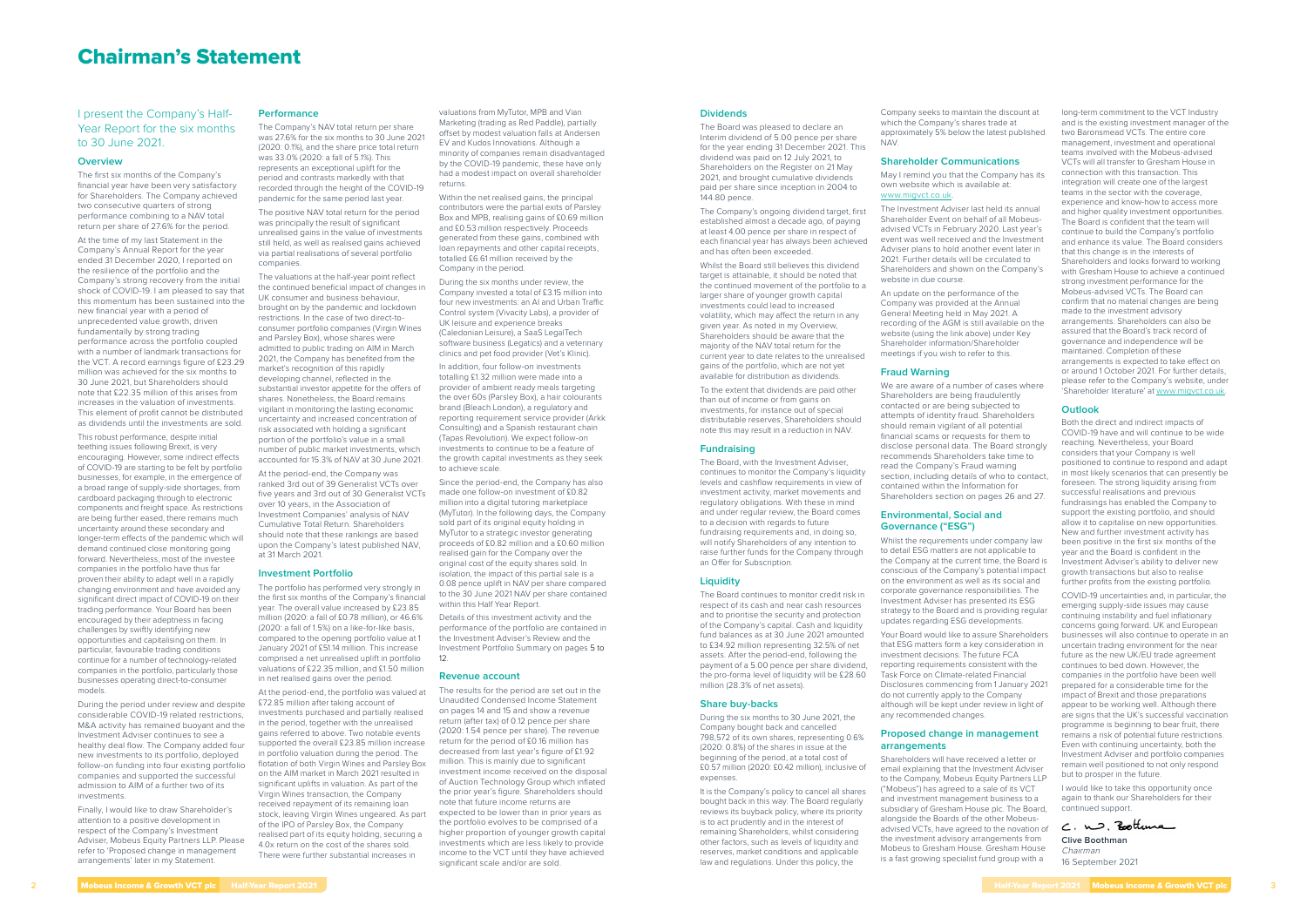The investment policy is designed to meet the Company's objective.

#### **Investments**

The Company invests primarily in a diverse portfolio of UK unquoted companies. Investments are made selectively across a number of sectors, principally in established companies. Investments are usually structured as part loan stock and part equity in order to produce a regular income stream and to generate capital gains from realisations.

There are a number of conditions within the VCT legislation which need to be met by the Company and which may change from time to time. The Company will seek to make investments in

accordance with the requirements of prevailing VCT legislation.

Asset allocation and risk diversification policies, including the size and type of investments the Company makes, are determined in part by the requirements of prevailing VCT legislation. No single investment may represent more than 15% (by VCT tax value) of the Company's total investments at the date of investment.

#### **Liquidity**

The Company's cash and liquid funds are held in a portfolio of readily realisable interest-bearing investments,

deposit and current accounts, of varying maturities, subject to the overriding criterion that the risk of loss of capital be

minimised.

**Borrowing**

The Company's Articles of Association permit borrowing of up to 10% of the adjusted capital and reserves (as defined therein). However, the Company has never borrowed and the Board would only consider doing so in exceptional circumstances.

### Investment Policy Investment Adviser's Review

#### **Portfolio Review**

More than one year on from a low point in March 2020 marked by value reductions and market volatility, it is apparent that the overall portfolio has adapted well and generally remained robust. Having recovered from the COVID-19 related decline by the start of 2021, and with the economic uncertainty now dissipating to some extent, the portfolio has returned to a more stable and positive trajectory.

It should be noted that, whilst markets helped deliver a buoyant recovery in 2020, the main driver of value growth in 2021 has been a continuation of strong underlying trading performance across the portfolio. This has been bolstered by a small number of significant re-ratings resulting from flotations or sizeable fundraisings during the period.

Whilst there have been a few portfolio companies which have experienced disruption as a result of the ongoing UK lockdowns, a significant proportion have actually benefited from a structural change in consumer purchasing habits and are now trading above their pre COVID-19 levels.

Overall, the majority of the portfolio has demonstrated a high degree of resilience, with over 90% of companies by number showing revenue and/or earnings progression over the previous two years. Investments classified as Retailers now comprise over 48% of the portfolio by

value, all of which have a direct-toconsumer model, with only one retaining any shops at all. In the case of both Virgin Wines UK PLC and Parsley Box Group PLC, this strong performance led to successful AIM flotations in March 2021.

Whilst the exposure to Retailers is very well diversified across the most attractive business models, it is noted that 22.5% of the invested portfolio value is now concentrated in the above two recently AIM-listed investments. The AIM market has witnessed some volatility as of late, though the Company's investments retain their strong position and Mobeus remains confident in their prospects. In line with market practice, in both cases the Company's shareholdings are subject to lock-up arrangements normal for a transaction of this type.

- the Company must hold at least 80%, by VCT tax value<sup>1</sup>, of its total investments (shares, securities and liquidity) in VCT qualifying holdings, within approximately three years of a fundraising;
- all qualifying investments made by VCTs after 5 April 2018, together with qualifying investments made by funds raised after 5 April 2011, are in aggregate required to comprise at least 70% by VCT tax value in "eligible shares", which carry no preferential rights (save as may be permitted under VCT rules);
- no investment in a single company or group of companies may represent more than 15% (by VCT tax value) of the Company's total investments at the date of investment;
- the Company must pay sufficient levels of income dividend from its revenue available for distribution so as not to retain more than 15% of its income from shares and securities in a year;
- the Company's shares must be listed on a regulated European stock market;
- non-qualifying investments can no longer be made, except for certain exemptions in managing the Company's short-term liquidity;
- VCTs are now required to invest 30% of funds raised in an accounting period beginning on or after 6 April 2018 in qualifying holdings within 12 months of the end of that accounting period, and
- the period for reinvestment of proceeds on disposal of qualifying investments is now 12 months, up from 6 months previously.

Within the portfolio, software and other technology-enabled businesses have performed strongly, with MPB attracting a sizeable equity investment from a large private equity investor in a Series D funding round. A small number of companies have struggled, though they are in the minority and their impact on overall shareholder return is minimal. Furthermore, some of these companies, such as Media Business Insight and RDL, have seen a recent uplift in business which suggests a potentially more positive outlook, though it is still early days in their recovery.

- offer secured loans to investee companies, and any returns on loan capital above 10% must represent no more than a commercial return on the principal; and
- make investments that do not meet the 'risk to capital' condition (which requires a company, at the time of investment, to be an entrepreneurial company with the objective to grow and develop, and where there is a genuine risk of loss of capital).

Strong trading activity levels have created investment opportunities for the Company as portfolio companies sought to enhance their positions by building capability in light of demand. A number of further investments were therefore made into the portfolio during the period. Mobeus continues to review the opportunities for follow-on investments and is in a good position to capitalise on these due to the Company's strong liquidity. M&A sentiment also remained buoyant with a continuing stream of attractive realisations throughout the period. The outlook for both follow-on investment and realisations continues to be positive.

The Company made investments totalling £4.47 million (2020: £1.68 million), comprising £3.15 million (2020: £0.27 million) into four new investments and £1.32 million (2020: £1.41 million) into four existing investments. This level of new and follow-on investment is pleasing given the continued uncertainty and lockdown restrictions over the period under review.

Overall, it is reassuring to see that the traditional investments, as well as the growth investments, are continuing to make good progress. A strong track record for the growth investments is now emerging which validates the revised strategy arising from the change in VCT rules in 2015.

The portfolio's valuation changes in the six month period under review are summarised as follows:

**Investment Portfolio Capital Movement** 

Increase in the value of unrealised investments

Decrease in the value of unrealised investments

| 2021<br>£m | 2020<br>£m |
|------------|------------|
| 22.76      | 4.59       |
| (0.41)     | (7.36)     |
| 22.35      | (2.77)     |
|            |            |
| 1.57       | 2.05       |
| (0.07)     | (0.06)     |
| 1.50       | 1.99       |
| 23.85      | (0.78)     |

**Net increase/(decrease) in the value of unrealised investments 22.35 (2.77)**

Realised gains

Realised losses

**Net realised gains in the period 1.50 1.99**

**Net investment portfolio movement in the period 23.85 (0.78)**

The portfolio movements in the six month period are summarised as follows:

Opening portfolio value New and follow-on investments Disposal proceeds Net realised gains Unrealised valuation movements

**Portfolio value at 30 June** 

| 2021<br>£m | 2020<br>£m |
|------------|------------|
| 51.14      | 51.70      |
| 4.47       | 1.68       |
| (6.61)     | (9.35)     |
| 1.50       | 1.99       |
| 22.35      | (2.77)     |
| 72.85      | 43.25      |

To maintain its status as a VCT, the Company must meet a number of conditions, the most important of which are that:

To be a VCT qualifying holding, new investments must be in companies:

- which carry on a qualifying trade;
- which have no more than £15 million of gross assets at the time of investment and no more than £16 million immediately following investment from VCTs;
- whose maximum age is generally up to seven years (ten years for knowledge intensive businesses);
- that receive no more than an annual limit of £5 million and a lifetime limit of £12 million (for knowledge intensive companies the lifetime limit is £20 million, and the annual limit is £10 million), from VCTs and similar sources of State Aid funding;
- that use the funds received from VCTs for growth and development purposes.

In addition, VCTs may not:

<sup>1</sup> VCT tax value means as valued in accordance with prevailing VCT legislation. The calculation of VCT tax value is arrived at using tax values, based on the cost of the most recent purchase of an investment instrument in a particular company, which may differ from the actual cost of each investment shown in the Investment Portfolio Summary on pages 10 to 12.

# Summary of VCT regulation

To assist Shareholders, the following table contains a summary of the most important rules that determine VCT approval.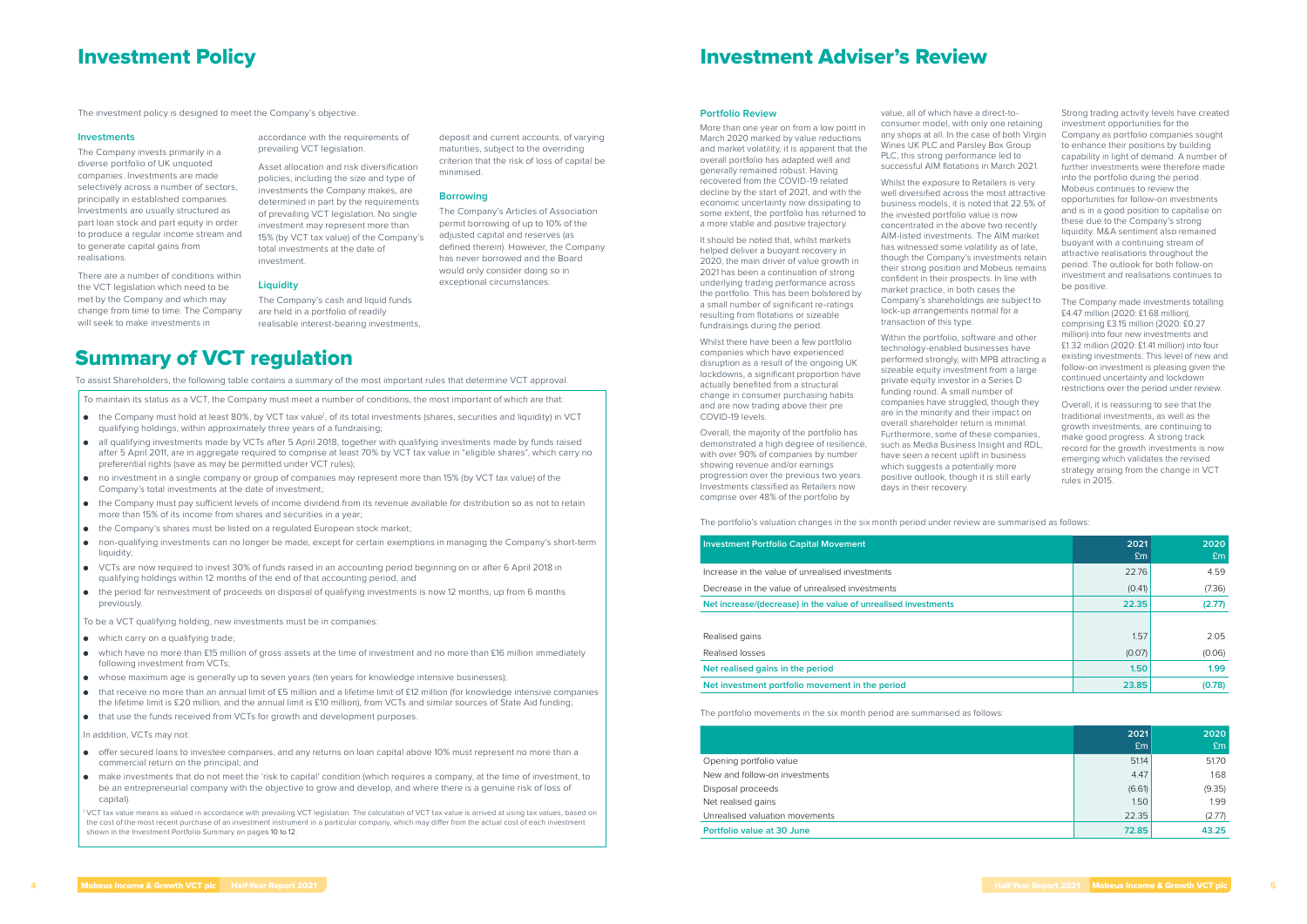### Investment Adviser's Review

#### **New investments during the period**

The Company made four new investments totalling £3.15 million during the period, as detailed below:

|          | Company  | <b>Business</b>                                              | Date of<br>investment | <b>Amount of new</b><br>investment (£m) |
|----------|----------|--------------------------------------------------------------|-----------------------|-----------------------------------------|
| VIVACITY | Vivacity | Artificial intelligence &<br>urban traffic control<br>system | February 2021         | 1.16                                    |

Vivacity (vivacitylabs.com) develops camera sensors with on-board video analytics software that enables real-time anonymised data gathering of road transport system usage. It offers city transport authorities the ability to manage their road infrastructure more effectively, enabling more efficient monitoring of congestion and pollution levels as well as planning for other issues, such as the changing nature of road usage (e.g. the increasing number of cyclists). The technology and software represent a significant leap forward for local planning authorities which have traditionally relied upon manual data collection methods. The growth capital funding will allow the management team to achieve deeper penetration of the UK transport management sector, explore opportunities internationally and commercialise its new Smart Junction offering. Revenues have grown 350% over the last three years and it has exceeded its most recent year's budget despite the onset of the COVID-19 pandemic. In April 2021, Vivacity won the Queen's Award for Enterprise: Innovation 2021.

| <b>Caledonian<br/>Leisure ud</b> | UK leisure and experience | March/April/May |  |
|----------------------------------|---------------------------|-----------------|--|
| Caledonian Leisure               | breaks                    | 2021            |  |

Caledonian Leisure works with accommodation providers, coach businesses and other experienced providers (such as entertainment destinations and theme parks) to deliver to its customers UK-based leisure and experience breaks. It comprises two brands, Caledonian Travel (caledoniantravel.com) and UK Breakaways (ukbreakaways.com). The very difficult impact that COVID-19 had on UK travel created an opportunity to invest in a business that is well positioned to expand as lockdown and travel restrictions are eased. The series of planned investment tranches will help the company prepare for and capitalise on what is expected to be strong demand for UK holidays.

| <b>※Legatics</b><br>Legatics | SaaS LegalTech software<br>business | June 2021 |  |
|------------------------------|-------------------------------------|-----------|--|
|------------------------------|-------------------------------------|-----------|--|

Legatics (legatics.com) transforms legal transactions by enabling deal teams to collaborate on and close deals in an interactive online environment. Designed by lawyers to improve legacy working methods and solve practical transactional issues, the legal transaction management platform increases collaboration, efficiency and transparency. As a result, Legatics has been used by around 1,500 companies, and has been procured by more than half of the top global banking and finance law firms, spanning 50 countries. With this new funding round, Legatics will be looking to double the size of its team over the next 18 months and further develop its technology to deliver new features and use cases for a wider range of practice areas within new and existing customers.

| Vet's Klinic<br>NEW WORLD OF PET CARE | Vet's Klinic | Veterinary clinics | June 2021 | 0.76 |
|---------------------------------------|--------------|--------------------|-----------|------|
|---------------------------------------|--------------|--------------------|-----------|------|

Pets' Kitchen (trading as Vet's Klinic) is an established and profitable veterinary clinic providing veterinary services (vetsklinic.co.uk) as well as a premium pet food provider (vetskitchen.co.uk). Its primary Swindon 'super clinic' is a first opinion veterinary practice where pet owners can schedule consultations online and obtain real time feedback of in-patient care through its own technology platform. Without compromising on quality of care, this model enables a significantly higher transaction per vet compared to the industry average. This new investment will be used to roll out its unique clinic model to other sites along the M4 corridor.

Spanish Restaurant Group (trading as Tapas Revolution) (tapasrevolution.com) is a leading Spanish Restaurant Group dining sector. At initial investment in January 2017, it was operating five sites and, subsequent to a further investment round in March 2018, had grown to 12 sites. Tapas was trading well and had a strong outlook up until the onset of COVID-19 which mandated the closure of much of its estate during the course of 2020 in response to the varying patterns of government restrictions. Costs have been controlled well under the circumstances and this further investment is to provide financial headroom through the remaining lockdown period and to capitalise on new site acquisition opportunities as restrictions are eased.

#### **Further investments during the period**

The Company made four further investments into existing portfolio companies in the period, totalling £1.32 million, as detailed below:

|            | Company     | <b>Business</b>                               | Date of<br>investment  | <b>Amount of further</b><br>investment (£m) |
|------------|-------------|-----------------------------------------------|------------------------|---------------------------------------------|
| ParsleyBox | Parsley Box | Ambient ready meals<br>targeting the over 60s | January/<br>March 2021 | 0.35                                        |

- $\bullet$  **Andersen EV**  $\text{\pounds}(0.23)$  million
- **Kudos Innovations** £(0.10) million

Parsley Box (parsleybox.com) is a UK direct to consumer supplier of home delivered, ambient ready meals for the over 60s. Founded in 2017, Parsley Box has grown rapidly and has developed a unique meal delivery solution for its customers. The company supplies a diverse range of ambient meals via next day delivery which are easy to store and aim to contribute to a more independent and healthier lifestyle. The company has seen a strong benefit from the COVID-19 pandemic with revenues nearly eight times that at the time of the original VCT investment. This further investment will scale the company's marketing strategy, enable it to process larger order volumes and continue to build out its team. The company's shares were admitted to trading on AIM on 31 March 2021.



range of haircare and colouring products. Bleach has made sound cor its direct-to-consumer channels benefiting greatly from the COVID-19 previous year. This further investment, along with strong support from infrastructure to enable the business to accelerate its direct-to-consumer

AARKK

Arkk Consulting Regulatory and requirement provider

| its brand                                                                                                                                                                                                                                               | February 2021 | 0.14 |  |  |  |
|---------------------------------------------------------------------------------------------------------------------------------------------------------------------------------------------------------------------------------------------------------|---------------|------|--|--|--|
| ned branded, fast growing business which manufactures a<br>mmercial progress since the VCTs invested in 2019 with<br>pandemic. Revenues have grown over 90% ahead of the<br>existing investors, will be used to invest in marketing and<br>mer channel. |               |      |  |  |  |
| ad reporting<br>service                                                                                                                                                                                                                                 | February 2021 | 0.62 |  |  |  |
|                                                                                                                                                                                                                                                         |               |      |  |  |  |

Arkk Consulting (trading as Arkk Solutions) (arkksolutions.com) provides services and software to enable organisations to remain compliant with regulatory reporting requirements. Arkk was established in 2009 and currently has over 800 clients across 20 countries. These include more than 80 of the FTSE 350, and half of the largest 20 accountancy firms in the UK. This further investment is to enable continued development of its software in order to capitalise on HMRC's 'Making Tax Digital' campaign. The company has incorporated artificial intelligence into its product and recurring revenues are now over 50% higher than at the point of the original investment in May 2019.

**TAPAS** 

Tapas Spanish restaurant Chain March

| เurant chain.                                            | March/June<br>2021 | O 21 |  |  |
|----------------------------------------------------------|--------------------|------|--|--|
| comì is a leading Spanish restaurant chain in the casual |                    |      |  |  |

#### **Portfolio valuation movements**

The portfolio generated significant net unrealised gains of £22.35 million in the first half of its financial year. The scale of the valuation increases was underpinned by the Company's growth portfolio, many of which have direct-to-consumer business models which, as mentioned previously, have thrived in the remote working conditions necessitated by COVID-19. This boost in trading performance will likely tail off as the world returns to normal, but a permanent change to some aspects in the way business is done is anticipated thereby

entrenching some of the portfolio on a higher operating plane. Over this period, some MBO portfolio companies with similar business practices have also

benefited. A few companies have struggled in this environment, and while there remains a possibility such businesses could fail, their value has already been reduced to modest levels, reducing the risk to shareholder value.

Net unrealised gains of £22.35 million were made up of valuation increases of £22.76 million partially offset by valuation decreases of £(0.41) million. The main valuation increases were:

- **Virgin Wines** £7.85 million
- **MyTutor** £2.73 million
- **MPB Group** £2.36 million
- **Vian Marketing (trading as Red Paddle)** - £2.34 million
	- **EOTH (Equip)** £1.92 million

Virgin Wines, MyTutor, MPB and Vian Marketing (trading as Red Paddle) have generated record revenues and earnings over the lockdown periods and beyond. They have all significantly increased their customer base and each have strong growth prospects. EOTH experienced a very strong end to its financial year, fully recovering to pre-COVID-19 levels of profitability and has strong visibility over future orders.

The main valuation decreases were:

Andersen EV has been operating in a fast-developing industry beset with regulatory hurdles that have challenged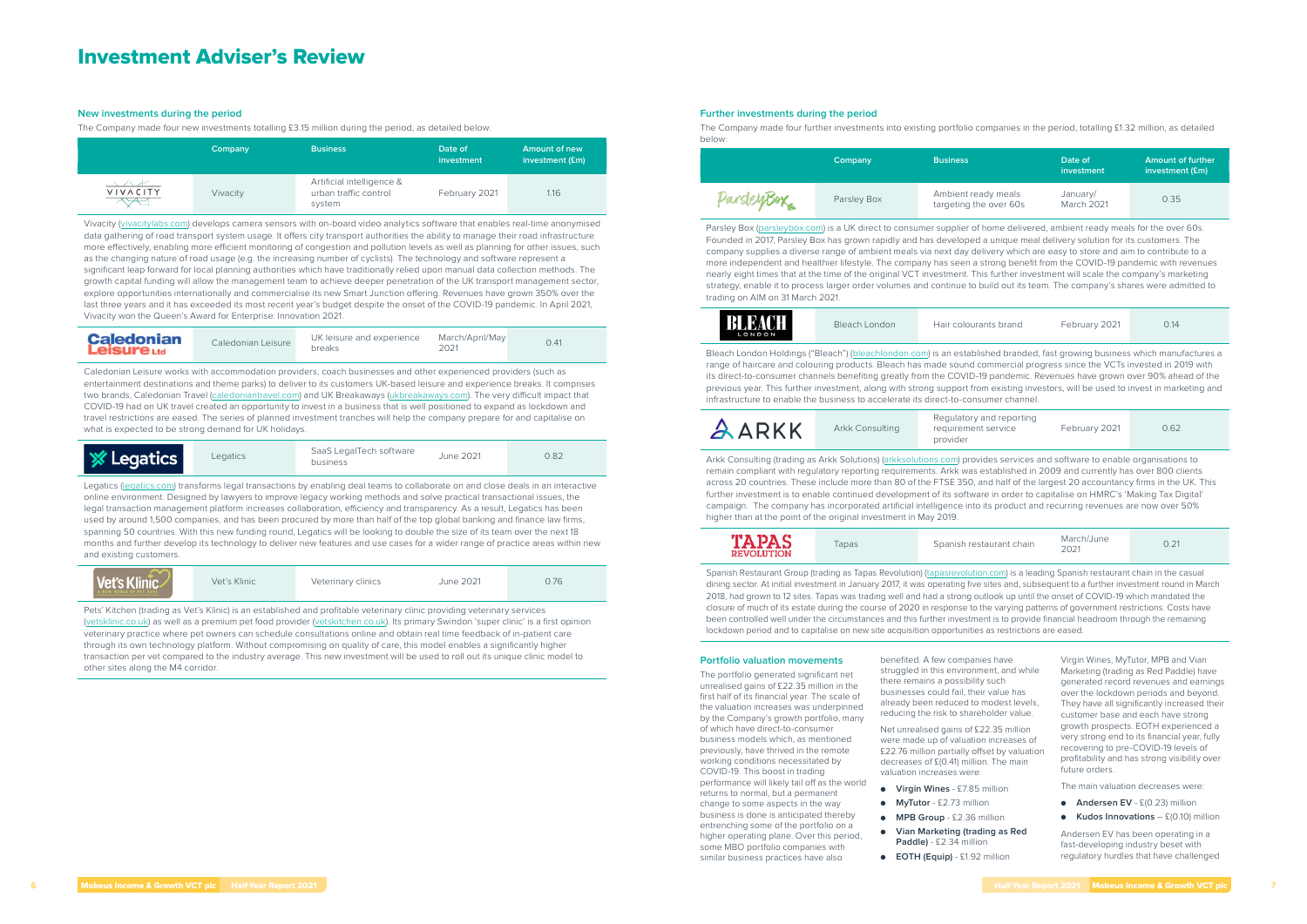its progress over the period, whilst Kudos Innovations has been impacted by contract delays.

The majority of the increase in portfolio value lies in the top ten companies which represent over 70% of the portfolio by value. Year-on-year growth by either revenues or earnings has been seen in all of the top ten companies and it is pleasing to note that eight of these are from the younger, growth portfolio made after the VCT rule change in 2015.

Growth capital investing involves companies which often have not achieved profitability and, as a result, have to be measured on other metrics. The table in the next column shows the proportion of the portfolio that is represented by growing yet to be profitable companies (often valued by reference to revenue or gross profit multiple), compared with more mature, established companies with a history of profitability and which can therefore be valued on an earnings multiple:

| <b>Valuation</b><br>methodology | 30 June<br>2021<br>$E_{\rm m}$ | 30 June<br>2020<br>£m |
|---------------------------------|--------------------------------|-----------------------|
| Revenue multiple                | 30.67                          | 19.84                 |
| Earnings multiple               | 23.29                          | 20.34                 |
| <b>Bid price</b>                | 16.40                          |                       |
| Recent investment<br>price      | 199                            | O 27                  |
| Other                           | 0.50                           | 148                   |
| Gross Profit<br>multiple        |                                | 1.32                  |
|                                 | 72.85                          | 43.25                 |

Note: See Glossary of terms on pages 30 and 31 for definitions of the financial performance terms in the above table

#### **Loan stock repayments and other gains/(losses) in the period**

During the half-year and following the admission of its shares to AIM, the Company received £1.59 million from the partial realisation of its holding in Parsley Box, generating a realised gain of £0.69

million. Over the two years to date that this investment has been held, this partial sale generated a multiple of cost of 4.0x on the cost of the shares sold. The Company also received £1.62 million from the partial realisation of MPB Group, generating a realised gain of £0.53 million. This partial realisation generated a 7.8x multiple of cost on the shares sold and was the result of a large private equity investor taking a sizeable equity investment in the company.

Proceeds of £3.12 million were received via loan repayments from Virgin Wines, MPB Group and Vian Marketing (trading as Red Paddle). Finally, deferred consideration totalling £0.35 million in realised gains was received in respect of Blaze Signs and Vectair, both investments realised in a previous year. A small realised loss of £(0.07) million was also recognised in respect of transaction costs for Virgin Wines due to stamp duty paid upon the admission of shares to listing on AIM.

#### **Portfolio income and yield**

In the period under review, the Company received the following amounts in loan interest and dividend income:

| Investment Portfolio Yield                                           | 2021<br>Em | 2020<br>Em |
|----------------------------------------------------------------------|------------|------------|
| Interest received in the period                                      | 0.54       | 2.39       |
| Dividends received in the period                                     | 0.08       | 0.30       |
| Total portfolio income in the period <sup>1</sup>                    | 0.62       | 2.69       |
| <b>Portfolio Value at 30 June</b>                                    | 72.85      | 43.25      |
| Portfolio Income Yield (Income as a % of Portfolio value at 30 June) | 0.9%       | 6.2%       |

1 Total portfolio income in the period is generated solely from investee companies within the portfolio. The fall in interest received is due to a significant interest receipt from the realisation of Auction Technology Group in 2020.

#### **Further investments made after the period-end**

The Company made one further investment into the existing portfolio of £0.82 million after the period-end, as detailed below:

|                | Company | <b>Business</b>                                                                    | Date of<br>investment | <b>Amount of further</b><br>investment (£m) |
|----------------|---------|------------------------------------------------------------------------------------|-----------------------|---------------------------------------------|
| <b>MyTutor</b> | MyTutor | Digital marketplace<br>connecting school<br>pupils seeking one-to-<br>one tutoring | August 2021           | 0.82                                        |

MyTutorweb (trading as MyTutor) is a digital marketplace that connects school pupils who are seeking private one-to-one tutoring with university students. The business is satisfying a growing demand from both schools and parents to improve pupils' exam results. This further investment, combined with a subsequent large investment from a listed strategic investor, seeks to build upon the structural shift to online tutoring accelerated by the COVID-19 pandemic whilst looking to grow its retention rates and unit economics. In 2020, the company was chosen as a Tutoring Partner for the National Tuition Programme where they will directly support 30,000 students in catching up on lost learning because of the COVID-19 pandemic.

Following the period-end, the Company sold part of its original equity investment in MyTutor made in 2017 to a large strategic investor, generating a £0.60 million realised gain compared to an original equity investment cost of £0.22 million.

#### **Environmental, Social and Governance considerations**

The Investment Adviser believes that the consideration of environmental, social and corporate governance ("ESG") factors throughout the investment cycle will contribute towards enhanced Shareholder value.

Each potential new investment is subject to a comprehensive due diligence process that encompasses commercial, financial and ESG principles. This process helps in the formulation and agreement of strategic objectives at the stage of business planning and investment. The Investment Adviser then continues to work closely with each portfolio company board to support them in addressing their particular ESG challenges and opportunities, which are diverse across the entire portfolio.

Mobeus Equity Partners LLP is a signatory of the United Nations Principles of Responsible Investment ("PRI"), considered to be the world's leading proponent of responsible investing. As a signatory, it must report to the PRI on an annual basis and is held accountable to worldwide ESG standards. As such, the Investment Adviser continues to develop its policies and procedures with the professional advice of specialist ESG consultants and keeps the Board regularly updated.

#### **Proposed change in management arrangements**

As Shareholders' may be aware, Mobeus has recently agreed to the sale of its VCT investment advisory business to Gresham House. The entire investment and operations teams at Mobeus will be joining Gresham House with the integration forming one of the largest and most experienced teams in the VCT sector which should lead to enhanced prospects for shareholders. The existing team at Gresham House is culturally aligned with Mobeus and has a similar investment philosophy. It is expected that this combined investment team will be a major force in the supply of capital to the VCT sector and it is expected that the team's enhanced market position should attract strong deal flow in order to produce attractive investment returns.

#### **Outlook**

The growth strategy implemented in 2015 is clearly showing signs of bearing fruit with many companies beginning to achieve significant scale and attract the interest of public markets and larger secondary investors. The portfolio is in a healthy position with many companies trading well throughout the lockdowns, and several at record levels. It continues to evolve, offering a balance of fastgrowing and more stable investments at various stages of maturity and scale across a range of diverse market sectors. There is a significant exposure to businesses operating a direct-toconsumer business model which has underpinned performance during the period. This also gives confidence about the future strength of the portfolio and

its ability to cope with the challenges and opportunities associated with Brexit the macro-economic outlook and the ongoing impact of COVID-19. The new investment pipeline is recovering to levels seen pre-COVID-19 and the prospects for capital deployment are encouraging.

There have been some strong portfolio uplifts underpinned by some large equity transactions, flotations and trading. The exceptional performance experienced since the impact of COVID-19 in March 2020 is likely to moderate over the next 12 months as the level of activity normalises. There remains much uncertainty around the wider impact of the pandemic on the economy going forward. However, the portfolio is in good shape and the investment activity levels are promising. Mobeus is therefore cautiously optimistic for the future.

Mokeus Equity Partners LLP

**Mobeus Equity Partners LLP** Investment Adviser

16 September 2021

### Investment Adviser's Review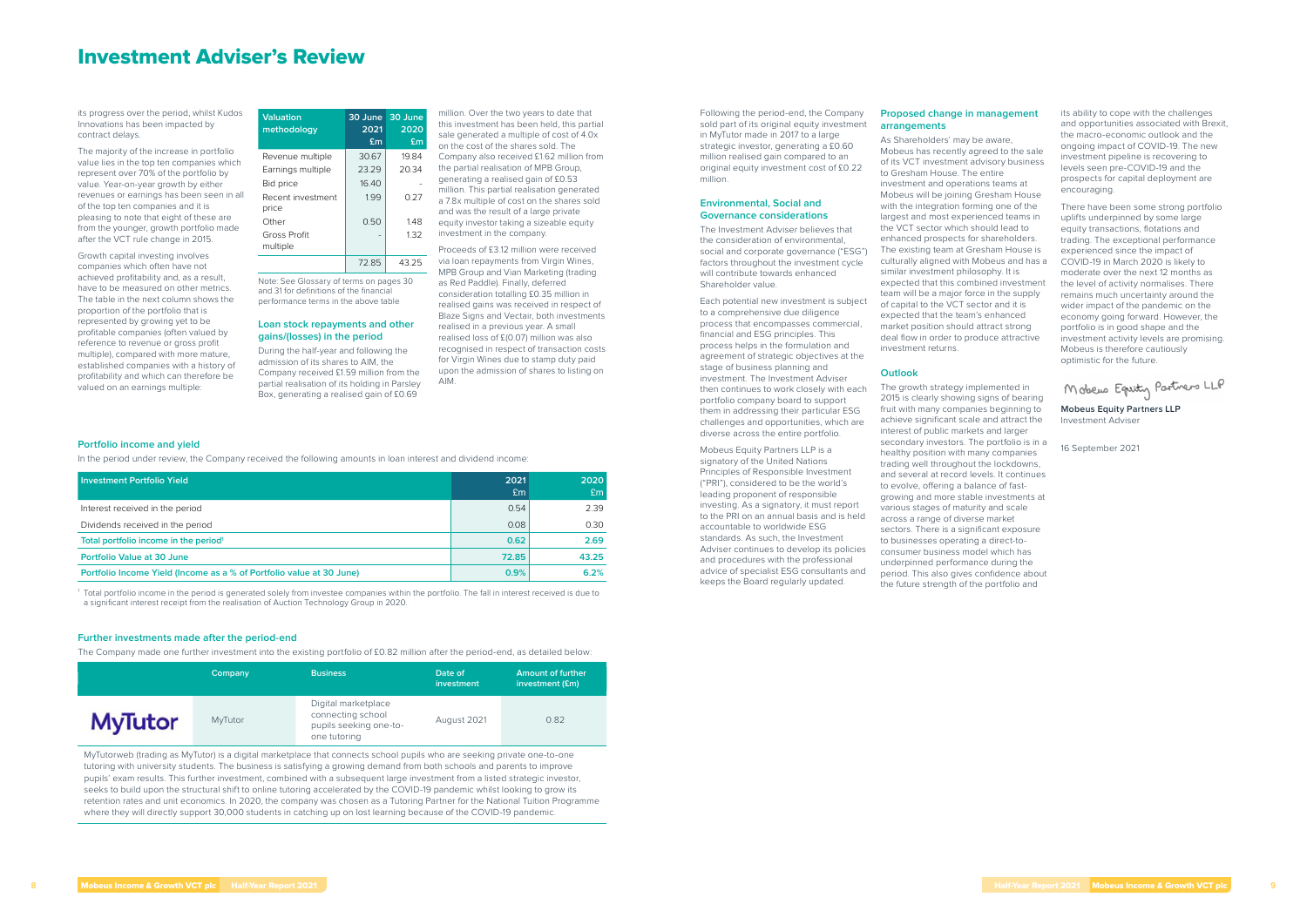|                                                                                                                                                                                             | <b>Market</b><br>sector                | Date of<br>investment | <b>Total</b><br>book<br>cost | <b>Valuation</b> | Like for<br>like<br>valuation<br>increase/ | % value<br>of net<br>assets |
|---------------------------------------------------------------------------------------------------------------------------------------------------------------------------------------------|----------------------------------------|-----------------------|------------------------------|------------------|--------------------------------------------|-----------------------------|
| <b>Qualifying investments</b>                                                                                                                                                               |                                        |                       | £'000                        | £'000            | (decrease)<br>over period <sup>1</sup>     |                             |
| <b>Manufacturing Services Investment Limited</b><br>(trading as Wetsuit Outlet)<br>Online retailer in the water sports market                                                               | Retailers                              | $Jul-17$              | 2,174                        | 2,172            | 0.0%                                       | 2.0%                        |
| <b>Arkk Consulting Limited (trading as Arkk</b><br>Solutions)<br>Provider of services and software to enable<br>organisations to remain compliant with regulatory<br>reporting requirements | Software &<br>computer services        | May-19                | 2,069                        | 2,150            | 0.2%                                       | 1.9%                        |
| <b>Media Business Insight Holdings Limited</b><br>A publishing and events business focused on the<br>creative production industries                                                         | Media                                  | $Jan-15$              | 2,517                        | 1,899            | 118.0%                                     | 1.8%                        |
| <b>Tharstern Group Limited</b><br>Software based management information systems                                                                                                             | Software &<br>computer services        | $Jul-14$              | 1,377                        | 1,630            | 24.6%                                      | 1.5%                        |
| <b>Connect Childcare Group Limited</b><br>Nursery management software provider                                                                                                              | Software &<br>computer services        | Dec-20                | 1,168                        | 1,421            | 21.7%                                      | 1.3%                        |
| <b>Vivacity Labs Limited</b><br>Provider of artificial intelligence & urban traffic<br>control systems                                                                                      | Technology,<br>hardware &<br>equipment | Feb-21                | 1,158                        | 1,158            | <b>New</b><br>investment                   | 1.1%                        |
| <b>Bleach London Holdings Limited</b><br>Hair colourants brand                                                                                                                              | <b>Retailers</b>                       | Dec-19                | 816                          | 1,153            | (6.4)%                                     | 1.1%                        |
| <b>Rota Geek Limited</b><br>Workforce management software                                                                                                                                   | Software &<br>computer services        | Aug-18                | 1,142                        | 1,017            | 7.2%                                       | 0.9%                        |
| <b>IPV Limited</b><br>Provider of media asset software                                                                                                                                      | Software &<br>computer services        | <b>Nov-19</b>         | 890                          | 890              |                                            | 0.8%                        |
| <b>Legatics Limited</b><br>SaaS LegalTech software provider                                                                                                                                 | Software &<br>computer services        | <b>Jun-21</b>         | 822                          | 822              | <b>New</b><br>investment                   | 0.8%                        |
| Pets' Kitchen Limited (trading as Vet's Klinic)<br>Veterinary clinics                                                                                                                       | Consumer services                      | <b>Jun-21</b>         | 763                          | 763              | <b>New</b><br>investment                   | 0.7%                        |
| <b>CGI Creative Graphics International Limited</b><br>Vinyl graphics to global automotive, recreational<br>vehicle and aerospace markets                                                    | General industrials                    | $Jun-14$              | 1,808                        | 713              | 46.3%                                      | 0.7%                        |
| <b>RDL Corporation Limited</b><br>Recruitment consultants for the pharmaceutical,<br>business intelligence and IT industries                                                                | Industrial support<br>services         | Oct-10                | 1,558                        | 495              | 109.7%                                     | 0.5%                        |
| <b>Northern Bloc Ice Cream Limited</b><br>Supplier of premium vegan ice cream                                                                                                               | Food producers                         | $Dec-20$              | 420                          | 435              | 3.6%                                       | 0.4%                        |
| Caledonian Leisure Limited<br>Provider of UK leisure and experience breaks                                                                                                                  | Travel & leisure                       | Mar-21                | 409                          | 409              | <b>New</b><br>investment                   | 0.4%                        |
| Spanish Restaurant Group Limited (trading as<br><b>Tapas Revolution)</b><br>Spanish restaurant chain                                                                                        | Travel & Leisure                       | Jan-17                | 1,453                        | 369              | (2.8)%                                     | 0.3%                        |
| <b>Kudos Innovations Limited</b><br>Online platform that provides and promotes<br>academic research dissemination                                                                           | Software &<br>computer services        | <b>Nov-18</b>         | 421                          | 92               | $(52.8)\%$                                 | 0.1%                        |
| Muller EV Limited (trading as Andersen EV)<br>Provider of premium electric vehicle (EV) chargers                                                                                            | Technology,<br>hardware &<br>equipment | $Jun-20$              | 270                          | 67               | $(77.6)$ %                                 | 0.1%                        |

1 - This percentage change in 'like for like' valuations is a comparison of the 30 June 2021 valuations with the 31 December 2020 valuations (or where a new investment has been made in the year, the investment amount), having adjusted for partial disposals, loan stock repayments or new investments in the period.



### Investment Portfolio Summary

as at 30 June 2021

- <sup>2</sup> Admitted to AIM during the period. Ahead of the Admission to AIM of Virgin Wines on 2 March 2021, the Company's equity investment in Virgin Wines Holding Company Ltd ("VWHCL") had been exchanged for an equity investment in Rapunzel Newco Limited ("RNL"), a company owned by the four Mobeus advised VCTs pro rata to each VCT's share of its investment in Virgin Wines. Immediately prior to Admission, RNL exchanged its equity investment in VWHCL for an equity investment in Virgin Wines UK plc ("VWUK"). The Company is beneficially interested in VWUK, through its holding in RNL. RNL is the legal owner of the shares in VWUK, but each VCT is the beneficial holder. As part of Virgin Wines' admission to AIM, the Company received repayment of its loan stock generating proceeds of £2.38 million.
- 3 Admitted to AIM during the period. On 7 January 2021, a £0.33 million follow-on investment was made into Parsley Box Limited. The enlarged shareholding was admitted to AIM on 31 March 2021. Ahead of the admission to AIM, the Company's equity investment in Parsley Box Limited had been exchanged for an equity investment in Parsley Box Group plc. Upon admission to AIM, the Company invested a further £0.01 million and realised proceeds of £1.59 million.

Investment made prior to 2015 VCT rule change Investment made after 2015 VCT rule change

| <b>Qualifying investments</b>                                                                                                                                                                   | <b>Market</b><br>sector         | Date of<br>investment | <b>Total</b><br>book<br>cost<br>£'000 | <b>Valuation</b><br>£'000 | Like for<br>like<br>valuation<br>increase/<br>(decrease)<br>over period <sup>1</sup> | % value<br>of net<br>assets |
|-------------------------------------------------------------------------------------------------------------------------------------------------------------------------------------------------|---------------------------------|-----------------------|---------------------------------------|---------------------------|--------------------------------------------------------------------------------------|-----------------------------|
| <b>Unquoted investments</b>                                                                                                                                                                     |                                 |                       |                                       |                           |                                                                                      |                             |
| Virgin Wines UK plc (formerly Virgin Wines<br>Holding Company Limited) <sup>2</sup><br>Online wine retailer                                                                                     | Retailers                       | Nov-13                | 58                                    | 13,446                    | 97.5%                                                                                | 12.5%                       |
| <b>MPB Group Limited</b><br>Online marketplace for used photographic and<br>video equipment                                                                                                     | Retailers                       | Jun-16                | 1,404                                 | 6,137                     | 54.6%                                                                                | 5.7%                        |
| My Tutorweb Limited (trading as MyTutor)<br>Digital marketplace connecting school pupils<br>seeking one-to-one online tutoring                                                                  | Industrial support<br>services  | May-17                | 2,374                                 | 5,640                     | 94.1%                                                                                | 5.3%                        |
| <b>Preservica Limited</b><br>Seller of proprietary digital archiving software                                                                                                                   | Software &<br>computer services | Dec-15                | 2,849                                 | 5,420                     | 13.4%                                                                                | 5.0%                        |
| <b>EOTH Limited (trading as Equip Outdoor</b><br><b>Technologies)</b><br>Branded outdoor equipment and clothing<br>(including the RAB and Lowe Alpine brands)                                   | Retailers                       | Oct-11                | 1,000                                 | 4,870                     | 58.6%                                                                                | 4.5%                        |
| Vian Marketing Limited (trading as Red Paddle<br>$Co$ )<br>Design, manufacture and sale of stand-up<br>paddleboards and windsurfing sails                                                       | Leisure goods                   | $Jul-15$              | 825                                   | 3,967                     | 120.8%                                                                               | 3.7%                        |
| <b>End Ordinary Group Limited (trading as Buster</b><br>and Punch)<br>Industrial inspired lighting and interiors retailer                                                                       | <b>Retailers</b>                | $Mar-17$              | 1.885                                 | 3,670                     | 10.1%                                                                                | 3.4%                        |
| Parsley Box Group plc (formerly Parsley Box<br>Limited) <sup>3</sup><br>Supplier of home delivered ambient ready meals<br>targeting the over 60s                                                | Retailers                       | May-19                | 807                                   | 2,952                     | 69.4%                                                                                | 2.7%                        |
| Data Discovery Solutions Limited (trading as<br><b>Active Navigation)</b><br>Provider of global market leading file analysis<br>software for information governance, security and<br>compliance | Software &<br>computer services | <b>Nov-19</b>         | 1,413                                 | 2,826                     |                                                                                      | 2.6%                        |
| <b>Proactive Group Holdings Inc</b><br>Provider of media services and investor<br>conferences for companies primarily listed on<br>secondary public markets                                     | Media                           | $Jan-18$              | 927                                   | 2,331                     |                                                                                      | 2.2%                        |
| <b>Master Removers Group 2019 Limited</b><br>(trading as Anthony Ward Thomas, Bishopsgate<br>and Aussie Man & Van)<br>A specialist logistics, storage and removals<br><b>business</b>           | Industrial support<br>services  | Dec-14                | 418                                   | 2,213                     | 76.4%                                                                                | 2.1%                        |

1 - This percentage change in 'like for like' valuations is a comparison of the 30 June 2021 valuations with the 31 December 2020 valuations (or where a new investment has been made in the year, the investment amount), having adjusted for partial disposals, loan stock repayments or new investments in the period.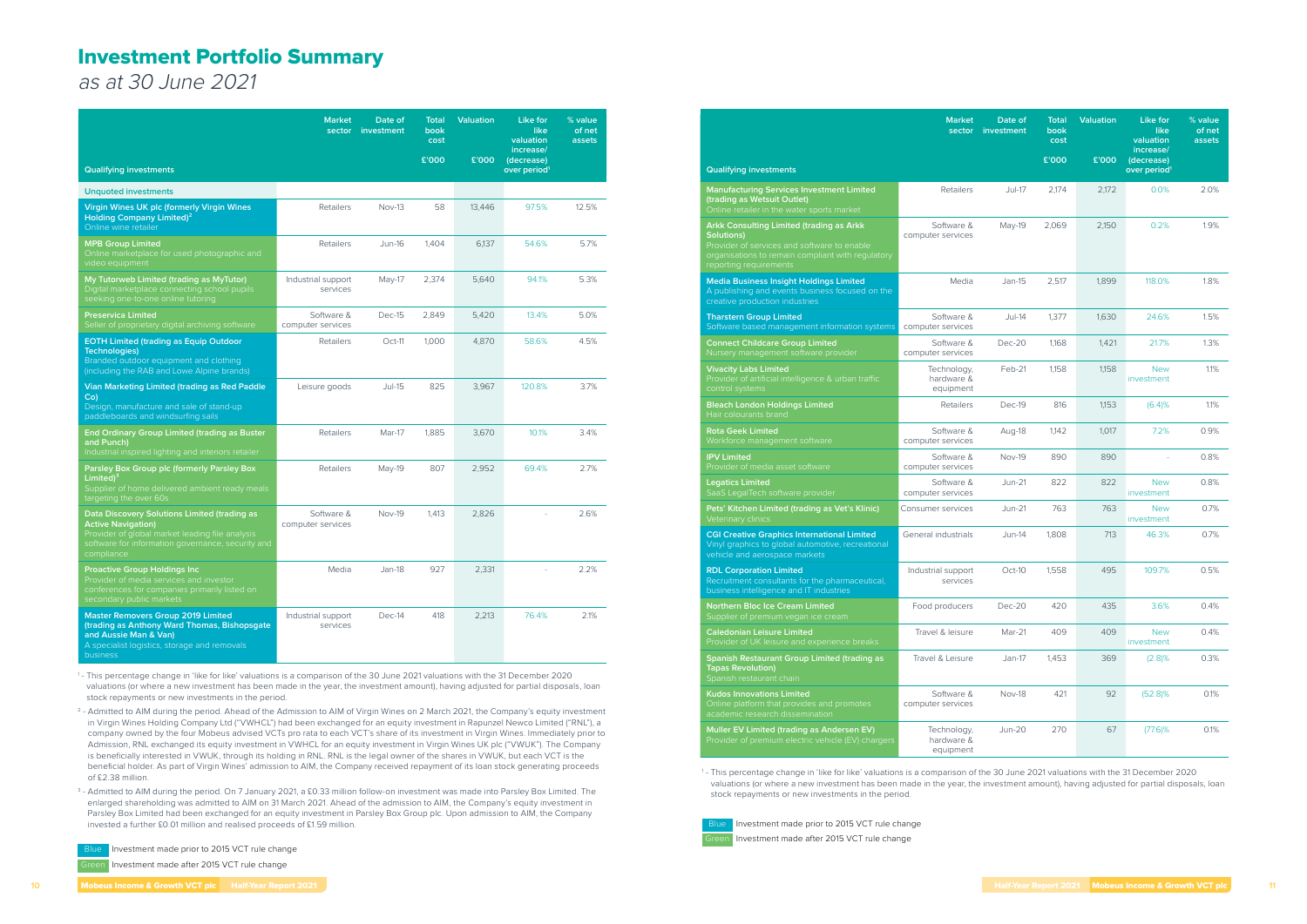## Statement of the Directors' Responsibilities

#### **Responsibility statement**

In accordance with Disclosure and Transparency Rule (DTR) 4.2.10, Clive Boothman (Chairman), Bridget Guérin (Chairman of the Nominations and Remuneration and Management Engagement Committees), and Catherine Wall (Chairman of the Audit Committee), being the Directors of the Company, confirm that, to the best of their knowledge:

- a) the condensed set of financial statements, which has been prepared in accordance with Financial Reporting Standard 104 "Interim Financial Reporting" gives a true and fair view of the assets, liabilities, financial position and profit of the Company, as required by DTR  $4.210$
- b) the Half-Year Management Report which comprises the Chairman's Statement, Investment Policy, Investment Review and Investment Portfolio Summary includes a fair review of the information required by DTR 4.2.7, being an indication of the important events that have occurred during the first six months of the financial year and their impact on the  $\bullet$  Evironmental, Social and condensed set of financial statements;
- c) a description of the principal risks and uncertainties facing the Company for the remaining six months is set out below, in accordance with DTR 4.2.7; and
- d) there were no related party transactions in the first six months of the current financial year that are required to be disclosed in accordance with DTR 4.2.8.

- Economic;
- Loss of approval as a Venture Capital Trust;
- Investment and strategic;
- Regulatory;
- Financial and operating;
	- Valuations and stock market;
	- Asset liquidity;
	- Market liquidity;
	- Counterparty;
	- Key staff; and
		- Governance Emerging Risk.

#### **Principal risks and uncertainties**

In accordance with DTR 4.2.7, the Board confirms that the principal risks and uncertainties facing the Company have not changed materially since the publication of the Annual Report and Financial Statements for the year ended 31 December 2020 and no changes are anticipated for the remaining six months of the year. The Board acknowledges that there is regulatory risk and continues to manage the Company's affairs in such a manner as to comply with section 274 of the Income Tax Act 2007. The principal risks faced by the Company are:

A detailed explanation of these risks can be found in the Strategic Report on pages 30 and 31 and in Note 15 on pages 67 to 72 of the Annual Report and Financial Statements for the year ended 31 December 2020, copies of which can be viewed or downloaded from the Company's website: www.migvct.co.uk

**12** Mobeus Income & Growth VCT plc Half-Year Report 2021 Half-Year Report 2021 Mobeus Income & Growth VCT plc **13** 

#### **Going concern**

The Board has assessed the Company's operation as a going concern. The Company's business activities, together with the factors likely to affect its future development, performance and position are set out in the Half-Year Management Report. The Directors have satisfied themselves that the Company's cash position is adequate to enable the Company to continue as a going concern under any plausible stress scenario. The portfolio taken as a whole remains resilient and well-diversified although the impact of the COVID-19 pandemic is still being experienced. The major cash outflows of the Company (namely investments, share buy-backs and dividends) are within the Company's control.

The Board's assessment of liquidity risk and details of the Company's policies for managing its capital and financial risks are shown in Notes 15 and 16 on pages 62 - 72 of the Annual Report and Financial Statements for the year ended 31 December 2020. Accordingly, the Directors continue to adopt the going concern basis of accounting in preparing the Half-Year Report and Annual Financial Statements.

#### **Cautionary statement**

This report may contain forward looking statements with regards to the financial condition and results of the Company, which are made in the light of current economic and business circumstances. Nothing in this report should be construed as a profit forecast.

For and on behalf of the Board:

C. no. Boothma

**Clive Boothman**  Chairman

16 September 2021

|                                                                                                                                                                                    | <b>Market</b><br>sector         | Date of<br>investment | <b>Total</b><br>book<br>cost<br>£'000 | <b>Valuation</b><br>£'000 | Like for<br><b>like</b><br>valuation<br>increase/<br>(decrease)<br>over period <sup>1</sup> | % value<br>of $net$<br>assets |
|------------------------------------------------------------------------------------------------------------------------------------------------------------------------------------|---------------------------------|-----------------------|---------------------------------------|---------------------------|---------------------------------------------------------------------------------------------|-------------------------------|
| Jablite Holdings Limited (in members' voluntary<br>liquidation)<br>Manufacturer of expanded polystyrene products                                                                   | Construction and<br>materials   | Apr-15                | 502                                   | 66                        |                                                                                             | 0.1%                          |
| <b>Veritek Global Holdings Limited</b><br>Maintenance of imaging equipment                                                                                                         | Industrial support<br>services  | $Jul-13$              | 2,045                                 | $\overline{2}$            |                                                                                             | 0.0%                          |
| <b>Racoon International Group Limited</b><br>Supplier of hair extensions, hair care products and<br>training                                                                       | Personal goods                  | Dec-06                | 1,213                                 | $\overline{\phantom{a}}$  |                                                                                             | 0.0%                          |
| <b>BookingTek Limited</b><br>Direct booking software for hotel groups                                                                                                              | Software &<br>computer services | Oct-16                | 688                                   | $\overline{\phantom{a}}$  |                                                                                             | 0.0%                          |
| Oakheath Limited (trading as Super Carers) (in<br>members' voluntary liquidation)<br>Online platform that connects people seeking<br>home care from experienced independent carers | Industrial support<br>services  | Mar-18                | 580                                   |                           |                                                                                             | 0.0%                          |
| <b>CB Imports Group Limited (trading as Country</b><br>Baskets) (in members' voluntary liquidation)<br>Importer and distributor of artificial flowers and<br>floral sundries       | Retailers                       | Dec-09                | 350                                   |                           |                                                                                             | 0.0%                          |
| <b>Total qualifying investments</b>                                                                                                                                                |                                 |                       | 40,573                                | 71.195                    |                                                                                             | 66.2%                         |
|                                                                                                                                                                                    |                                 |                       |                                       |                           |                                                                                             |                               |
| Non-qualifying investments                                                                                                                                                         |                                 |                       |                                       |                           |                                                                                             |                               |
| <b>Media Business Insight Limited</b><br>A publishing and events business focused on the<br>creative production industries                                                         | Media                           | $Jan-15$              | 765                                   | 765                       | 7.1%                                                                                        | 0.7%                          |
| <b>Manufacturing Services Investment Limited</b><br>(trading as Wetsuit Outlet)<br>Online retailer in the water sports market                                                      | Retailers                       | Jul-17                | 571                                   | 571                       |                                                                                             | 0.5%                          |
| <b>EOTH Limited (trading as Equip Outdoor</b><br><b>Technologies)</b><br>Branded outdoor equipment and clothing<br>(including the RAB and Lowe Alpine brands)                      | <b>Retailers</b>                | Oct-11                | 298                                   | 324                       | $(0.1)$ %                                                                                   | 0.3%                          |
| <b>Total non-qualifying investments</b>                                                                                                                                            |                                 |                       | 1,634                                 | 1,660                     |                                                                                             | 1.5%                          |
| <b>Total investment portfolio</b>                                                                                                                                                  |                                 |                       | 42,207                                | 72,855                    |                                                                                             | 67.7%                         |
| Current asset investments and<br>Cash at bank and in hand <sup>2</sup>                                                                                                             |                                 |                       | 31,774                                | 34,915                    |                                                                                             | 32.5%                         |
| <b>Total investments</b>                                                                                                                                                           |                                 |                       | 73,981                                | 107,770                   |                                                                                             | 100.2%                        |
| Other assets                                                                                                                                                                       |                                 |                       |                                       | 180                       |                                                                                             | 0.3%                          |
| <b>Current liabilities</b>                                                                                                                                                         |                                 |                       |                                       | (542)                     |                                                                                             | (0.5)%                        |
| <b>Net assets</b>                                                                                                                                                                  |                                 |                       |                                       | 107,408                   |                                                                                             | 100.0%                        |
| Portfolio split by type                                                                                                                                                            |                                 |                       |                                       |                           |                                                                                             |                               |
| Investments made prior to 2015 VCT rule change                                                                                                                                     |                                 |                       | 14,736                                | 30,389                    |                                                                                             | 41.7%                         |
| Investments made after 2015 VCT rule change                                                                                                                                        |                                 |                       | 27,471                                | 42,466                    |                                                                                             | 58.3%                         |
| <b>Total Investment Portfolio</b>                                                                                                                                                  |                                 |                       | 42,207                                | 72,855                    |                                                                                             | 100.0%                        |

1 - This percentage change in 'like for like' valuations is a comparison of the 30 June 2021 valuations with the 31 December 2020 valuations (or where a new investment has been made in the year, the investment amount), having adjusted for partial disposals, loan stock repayments or new investments in the period.

<sup>2</sup> - Disclosed as Current Asset Investments and Cash at bank and in hand within Current assets in the Balance Sheet on page 16.

Investment made prior to 2015 VCT rule change

Investment made after 2015 VCT rule change

### Investment Portfolio Summary

as at 30 June 2021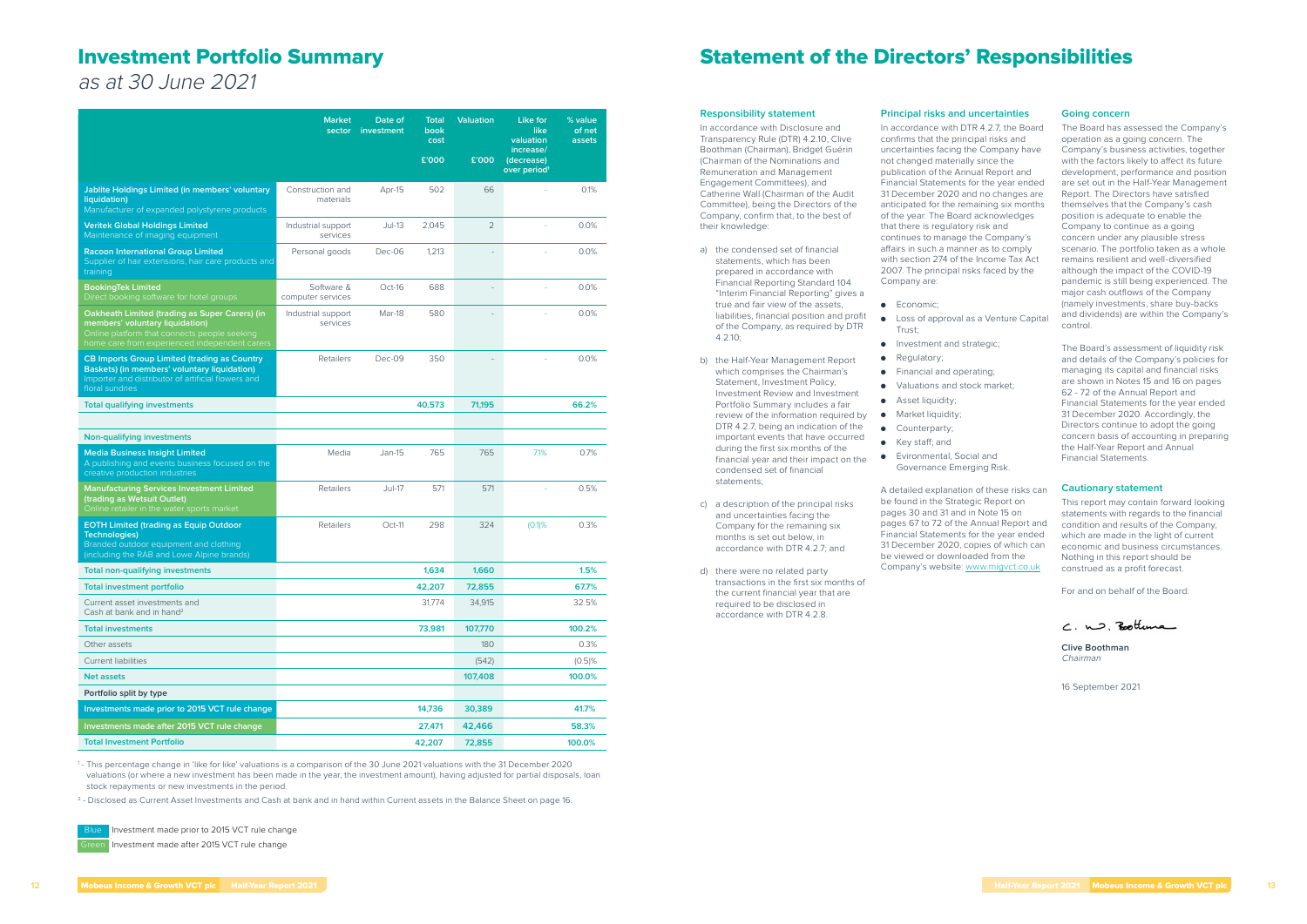### Unaudited Condensed Income Statement

for the six months ended 30 June 2021

|                                                      |              | Six months ended 30 June 2021<br>(unaudited) |                          |                          | Six months ended 30 June 2020<br>(unaudited) |                          |                   | Year ended 31 December 2020<br>(audited) |               |              |
|------------------------------------------------------|--------------|----------------------------------------------|--------------------------|--------------------------|----------------------------------------------|--------------------------|-------------------|------------------------------------------|---------------|--------------|
|                                                      | <b>Notes</b> | Revenue                                      | Capital                  | <b>Total</b>             | <b>Revenue</b><br>£                          | Capital                  | <b>Total</b>      | Revenue                                  | Capital       | <b>Total</b> |
| Net investment portfolio gains/(losses)              | 9            |                                              | 23,845,396               | 23,845,396               | $\sim$                                       | (787,177)                | (787,177)         | $\sim$                                   | 14,811,634    | 14,811,634   |
| Income                                               |              | 629,731                                      | $\overline{\phantom{0}}$ | 629,731                  | 2,770,006                                    | $\overline{\phantom{a}}$ | 2,770,006         | 4,754,700                                |               | 4,754,700    |
| Investment Adviser's fees                            |              | (241, 546)                                   | (724, 638)               | (966, 184)               | (214, 035)                                   | (642,106)                | (856, 141)        | (423, 839)                               | (1, 271, 516) | (1,695,355)  |
| Other expenses                                       |              | (215, 240)                                   |                          | (215, 240)               | (253,172)                                    | $\sim$                   | (253, 172)        | (424, 396)                               |               | (424, 396)   |
|                                                      |              |                                              |                          |                          |                                              |                          |                   |                                          |               |              |
| Profit/(loss) on ordinary activities before taxation |              | 172,945                                      | 23,120,758               | 23,293,703               | 2,302,799                                    | (1,429,283)              | 873,516           | 3,906,465                                | 13,540,118    | 17,446,583   |
| Tax on profit/(loss) on ordinary activities          | 6            | (16, 823)                                    | 16,823                   | $\overline{\phantom{a}}$ | (380, 390)                                   | 122,000                  | (258, 390)        | (432, 618)                               | 241,588       | (191,030)    |
| Profit/(loss) and total comprehensive income         |              | 156,122                                      | 23,137,581               | 23,293,703               | 1,922,409                                    | (1, 307, 283)            | 615,126           | 3,473,847                                | 13,781,706    | 17,255,553   |
| Basic and diluted earnings per share                 |              | 0.12p                                        | 18.33p                   | 18.45p                   | 1.54 <sub>p</sub>                            | (1.05)p                  | 0.49 <sub>p</sub> | 2.76p                                    | 10.97p        | 13.73p       |

The revenue column of the Income Statement includes all income and expenses. The capital column accounts for the net investment portfolio gains (unrealised gains/(losses) and realised gains on investments) and the proportion of the Investment Adviser's fee charged to capital.

The total column is the Statement of Total Comprehensive Income of the Company prepared in accordance with Financial Reporting Standards ("FRS"). In order to better reflect the activities of a VCT and in accordance with the 2014 Statement of Recommended Practice ("SORP") updated in April 2021 by the Association of Investment Companies ("AIC"), supplementary information which analyses the Income Statement between items of a revenue and capital nature has been presented alongside the Income Statement. The revenue column of profit attributable to equity shareholders is the measure the Directors believe appropriate in assessing the Company's compliance with certain requirements set out in Section 274 Income Tax Act 2007.

All the items in the above statement derive from continuing operations of the Company. No operations were acquired or discontinued in the period/year.

The notes on pages 20 to 25 form part of these Half-Year Financial Statements.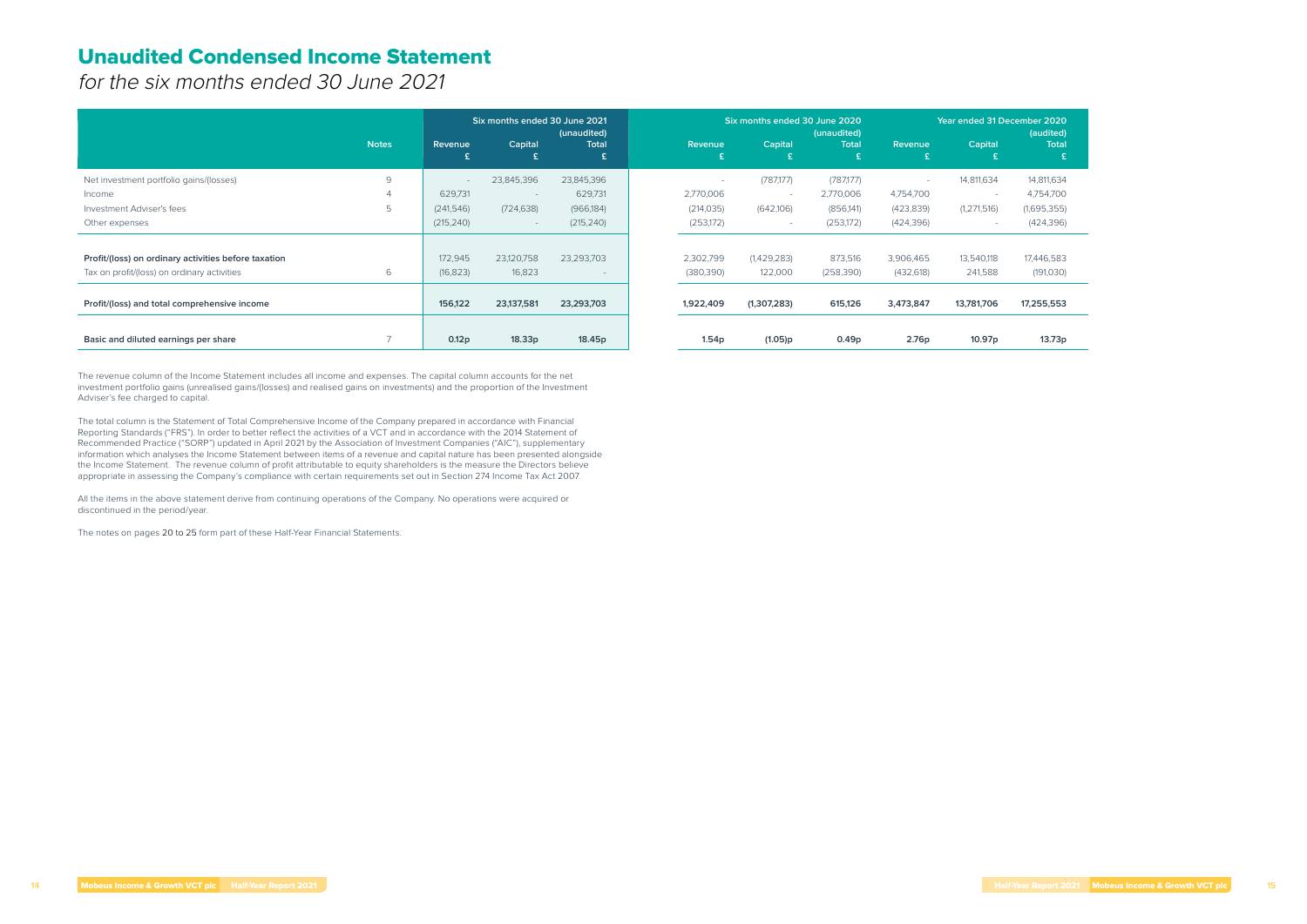|                                                                                                     |              | Called up<br>capital | Non-distributable reserves<br>Capital<br>share redemption<br>reserve | <b>Share Revaluation</b> | <b>Distributable reserves</b><br><b>Special</b><br>reserve distributable<br>reserve<br>(Note a) | <b>Total</b> |                       |               |                       |
|-----------------------------------------------------------------------------------------------------|--------------|----------------------|----------------------------------------------------------------------|--------------------------|-------------------------------------------------------------------------------------------------|--------------|-----------------------|---------------|-----------------------|
|                                                                                                     | <b>Notes</b> | £                    | £                                                                    | £                        | £                                                                                               | £            | (Note b)<br>£         | (Note b)<br>£ | £                     |
| At 1 January 2021                                                                                   |              | 1,263,366            | 25,536                                                               | 14,397,509               | 12,498,006                                                                                      |              | 27,415,880 26,927,746 | 2,160,473     | 84,688,516            |
| Comprehensive income<br>for the period                                                              |              |                      |                                                                      |                          |                                                                                                 |              |                       |               |                       |
| Profit for the period                                                                               |              |                      |                                                                      |                          | 22,351,169                                                                                      |              | 786,412               |               | 156,122 23,293,703    |
| <b>Total comprehensive</b><br>income for the period                                                 |              |                      |                                                                      |                          | 22,351,169                                                                                      |              | 786,412               |               | 156,122 23,293,703    |
| Contributions by and<br>distributions to owners<br>Shares bought<br>back (Note c)<br>Dividends paid | 8            | (7,986)              | 7,986                                                                |                          |                                                                                                 | (574,166)    |                       |               | (574,166)             |
| <b>Total contributions</b><br>by and distributions<br>to owners                                     |              | (7,986)              | 7,986                                                                |                          |                                                                                                 | (574, 166)   |                       |               | (574, 166)            |
| <b>Other movements</b><br>Realised losses<br>transferred to special                                 |              |                      |                                                                      |                          |                                                                                                 |              |                       |               |                       |
| reserve (Note a)                                                                                    |              |                      |                                                                      |                          |                                                                                                 | (707, 815)   | 707,815               |               |                       |
| Realisation of previously<br>unrealised gains                                                       |              |                      |                                                                      |                          | (1,622,217)                                                                                     |              | 1,622,217             |               |                       |
| <b>Total other movements</b>                                                                        |              |                      |                                                                      |                          | (1,622,217)                                                                                     |              | (707,815) 2,330,032   |               |                       |
| At 30 June 2021                                                                                     |              | 1,255,380            |                                                                      | 33,522 14,397,509        | 33,226,958                                                                                      |              | 26,133,899 30,044,190 |               | 2,316,595 107,408,053 |

Note a: The purpose of this reserve is to fund market purchases of the Company's own shares, to write off existing and future losses and for any other corporate purpose. The transfer of £707,815 to the special reserve from the realised capital reserve above is the total of realised losses incurred by the Company in the period. As at 30 June 2021, the Company has a special reserve of £26,133,899, £18,320,994 of which arises from shares issued more than three years after the end of the financial year in which they were issued. Reserves originating from share issues are not distributable under VCT rules if they arise from share issues that are within three years of the end of an accounting period in which shares were issued.

Note b: The Realised capital reserve and the Revenue reserve together comprise the Profit and Loss Account of the Company. Note c: During the period, the Company repurchased 798,572 of its own shares at the prevailing market price for a total cost of £574,166, which were subsequently cancelled. This figure is greater than that shown in the Unaudited Statement of Cash flows of £541,719 by £32,447. This difference arises from a creditor held at the period-end of £76,561, partially offset by a creditor held at

the previous year-end of £44,114, which was settled during the period.

The notes on pages 20 to 25 form part of these unaudited Half-Year Financial Statements.

### Unaudited Condensed Balance Sheet

### as at 30 June 2021

Company registration number: 05153931

## Unaudited Condensed Statement of Changes in Equity for the six months ended 30 June 2021

|                                                 | <b>Notes</b>    | 30 June 2021<br>(unaudited)<br>£ | 30 June 2020<br>(unaudited)<br>£ | 31 December 2020<br>(audited)<br>£ |
|-------------------------------------------------|-----------------|----------------------------------|----------------------------------|------------------------------------|
| <b>Fixed assets</b>                             |                 |                                  |                                  |                                    |
| Investments at fair value                       | 9               | 72,855,045                       | 43,248,661                       | 51,144,184                         |
| <b>Current assets</b>                           |                 |                                  |                                  |                                    |
| Debtors and prepayments                         |                 | 179,615                          | 249,195                          | 517,277                            |
| Current asset investments                       | 10 <sup>°</sup> | 30,561,479                       | 28,570,843                       | 30,371,198                         |
| Cash at bank                                    | 10 <sup>°</sup> | 4,353,638                        | 3,203,047                        | 3,120,539                          |
|                                                 |                 | 35,094,732                       | 32,023,085                       | 34,009,014                         |
| Creditors: amounts falling due within one year  |                 | (541,724)                        | (561, 945)                       | (464, 682)                         |
| Net current assets                              |                 | 34,553,008                       | 31,461,140                       | 33,544,332                         |
| <b>Net assets</b>                               |                 | 107,408,053                      | 74,709,801                       | 84,688,516                         |
|                                                 |                 |                                  |                                  |                                    |
| Capital and reserves<br>Called up share capital |                 | 1,255,380                        | 1,269,191                        | 1,263,366                          |
| Capital redemption reserve                      |                 | 33,522                           | 19,711                           | 25,536                             |
| Share premium reserve                           |                 | 14,397,509                       | 14,397,509                       | 14,397,509                         |
| Revaluation reserve                             |                 | 33,226,958                       | 3,767,953                        | 12,498,006                         |
| Special distributable reserve                   |                 | 26,133,899                       | 31,759,150                       | 27,415,880                         |
| Realised capital reserve                        |                 | 30,044,190                       | 19,722,344                       | 26,927,746                         |
| Revenue reserve                                 |                 | 2,316,595                        | 3,773,943                        | 2,160,473                          |
| <b>Equity Shareholders' funds</b>               |                 | 107,408,053                      | 74,709,801                       | 84,688,516                         |
| Basic and diluted net asset value per share     | 11              | 85.56p                           | 58.86p                           | 67.03p                             |

The financial information for the six months ended 30 June 2021 and the six months ended 30 June 2020 has not been audited.

The notes on pages 20 to 25 form part of these unaudited Half-Year Financial Statements.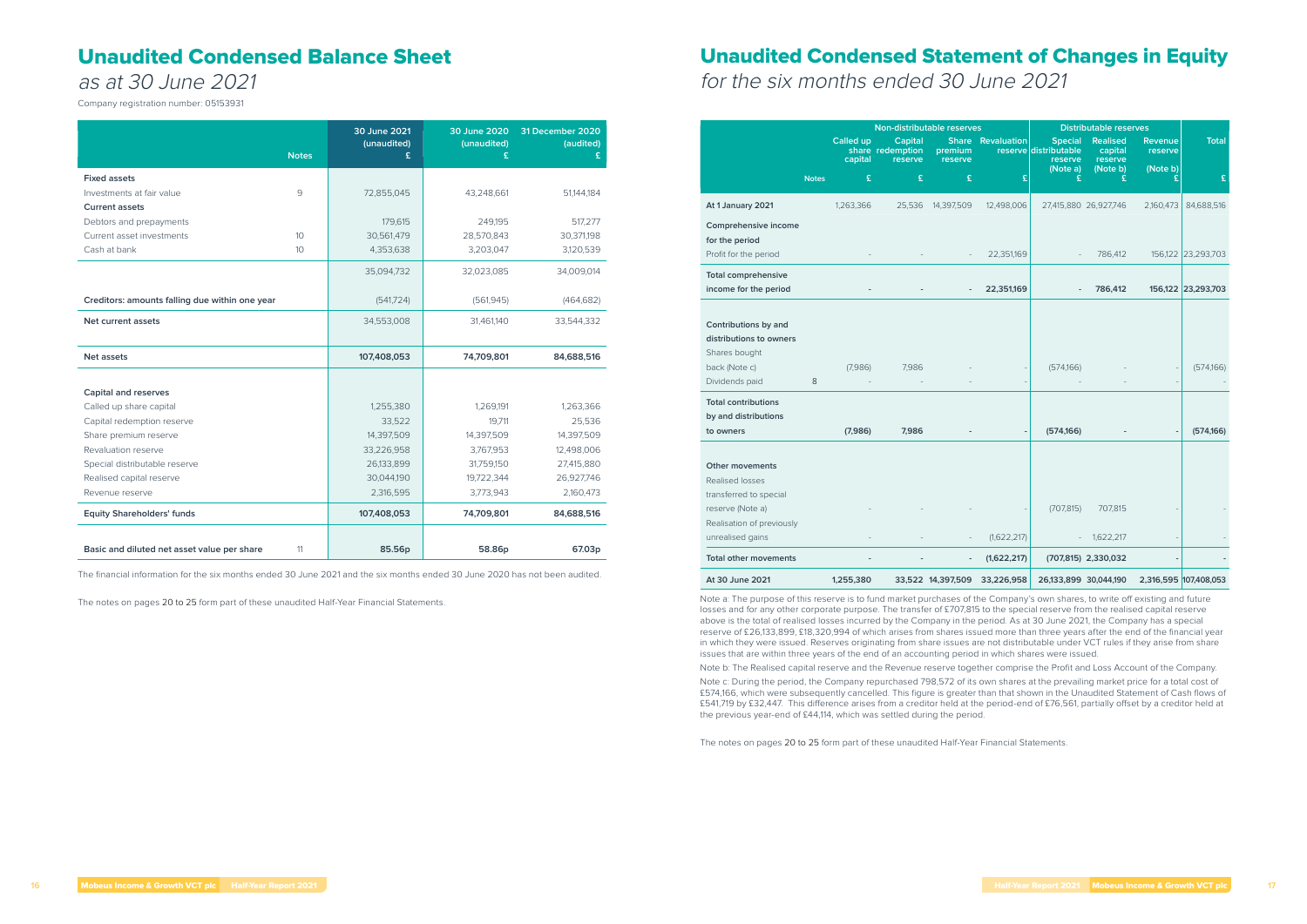## Unaudited Condensed Statement of Cash Flows for the six months ended 30 June 2021

### Unaudited Condensed Statement of Changes in Equity

for the six months ended 30 June 2020

|                                                                                                                                             |              |                           | Non-distributable reserves                         |                          |                               | <b>Distributable reserves</b>                    |                                            |                         |                                           |
|---------------------------------------------------------------------------------------------------------------------------------------------|--------------|---------------------------|----------------------------------------------------|--------------------------|-------------------------------|--------------------------------------------------|--------------------------------------------|-------------------------|-------------------------------------------|
|                                                                                                                                             | <b>Notes</b> | Called up<br>capital<br>£ | <b>Capital</b><br>share redemption<br>reserve<br>£ | premium<br>reserve<br>£  | <b>Share Revaluation</b><br>£ | Special<br>reserve distributable<br>reserve<br>£ | <b>Realised</b><br>capital<br>reserve<br>£ | Revenue<br>reserve<br>£ | <b>Total</b><br>£                         |
| At 1 January 2020<br>Comprehensive                                                                                                          |              | 1,045,265                 | 11.304                                             |                          | 8,719,606                     | 45,731,919                                       | 14,528,747                                 | 1,851,534               | 71,888,375                                |
| income for the period<br>(Loss)/profit for the period                                                                                       |              |                           |                                                    |                          | (2,777,454)                   |                                                  | 1,470,171                                  | 1,922,409               | 615,126                                   |
| <b>Total comprehensive</b><br>income for the period                                                                                         |              |                           |                                                    |                          | (2,777,454)                   |                                                  |                                            | 1,470,171 1,922,409     | 615,126                                   |
| Contributions by and<br>distributions to owners<br>Shares issued under<br>Offer for Subscription<br>Issue costs and<br>facilitation fees on |              | 232,333                   |                                                    | 14,767,667               |                               |                                                  |                                            |                         | 15,000,000                                |
| Offer for Subscription<br>Shares bought back<br>Dividends paid                                                                              | 8            | (8,407)                   | 8,407                                              | (370,158)                |                               | (152, 153)<br>(424,741)<br>(11, 846, 648)        |                                            | ÷,<br>ä,                | (522, 311)<br>(424,741)<br>(11, 846, 648) |
| <b>Total contributions</b><br>by and distributions<br>to owners                                                                             |              | 223,926                   |                                                    | 8,407 14,397,509         |                               | (12, 423, 542)                                   |                                            |                         | 2,206,300                                 |
| <b>Other movements</b><br>Realised losses<br>transferred to<br>special reserve<br>Realisation of previously<br>unrealised gains             |              |                           |                                                    |                          | (2,174,199)                   | (1,549,227)                                      | 1,549,227<br>2,174,199                     |                         |                                           |
| <b>Total other movements</b>                                                                                                                |              |                           |                                                    | $\overline{\phantom{a}}$ | (2,174,199)                   | (1,549,227)                                      | 3,723,426                                  |                         |                                           |
| At 30 June 2020                                                                                                                             |              | 1,269,191                 |                                                    | 19,711 14,397,509        | 3,767,953                     |                                                  | 31,759,150 19,722,344                      | 3,773,943               | 74,709,801                                |

|                                                                          | <b>Notes</b> | Six months ended<br>30 June 2021<br>(unaudited)<br>£ | <b>Six months ended</b><br>30 June 2020<br>(unaudited)<br>£ | Year ended<br>31 December 2020<br>(audited)<br>£ |
|--------------------------------------------------------------------------|--------------|------------------------------------------------------|-------------------------------------------------------------|--------------------------------------------------|
| Cash flows from operating activities                                     |              |                                                      |                                                             |                                                  |
| Profit after tax for the financial period                                |              | 23,293,703                                           | 615,126                                                     | 17,255,553                                       |
| <b>Adjustments for:</b>                                                  |              |                                                      |                                                             |                                                  |
| Net investment portfolio (gains)/losses<br>Tax charge for current period | 6            | (23,845,396)                                         | 787,177<br>258,390                                          | (14, 811, 634)<br>191,030                        |
| Decrease/(increase) in debtors                                           |              | 337,663                                              | (23,667)                                                    | (291,749)                                        |
| Increase in creditors and accruals                                       |              | 44,594                                               | 44,458                                                      | 75,198                                           |
| Net cash (outflow)/inflow from operations                                |              | (169, 436)                                           | 1,681,484                                                   | 2,418,398                                        |
| Corporation tax refunded/(paid)                                          |              |                                                      | 175                                                         | (61,716)                                         |
| Net cash (outflow)/inflow from                                           |              |                                                      |                                                             |                                                  |
| operating activities                                                     |              | (169, 436)                                           | 1,681,659                                                   | 2,356,682                                        |
| Cash flows from investing activities                                     |              |                                                      |                                                             |                                                  |
| Purchases of investments                                                 | 9            | (4,472,581)                                          | (1,680,145)                                                 | (5,433,357)                                      |
| Disposals of investments                                                 | 9            | 6,607,116                                            | 9,347,468                                                   | 20,803,968                                       |
| Decrease in bank deposits with a                                         |              |                                                      |                                                             |                                                  |
| maturity over three months                                               |              | 385                                                  | 769                                                         | 384                                              |
| Net cash inflow from                                                     |              |                                                      |                                                             |                                                  |
| investing activities                                                     |              | 2,134,920                                            | 7,668,092                                                   | 15,370,995                                       |
| Cash flows from financing activities                                     |              |                                                      |                                                             |                                                  |
| Shares issued as part of Offer for subscription                          |              |                                                      | 15,000,000                                                  | 15,000,000                                       |
| Issue costs and facilitation fees as                                     |              |                                                      |                                                             |                                                  |
| part of Offer for subscription                                           |              |                                                      | (522, 311)                                                  | (522, 311)                                       |
| Equity dividends paid<br>Share capital bought back                       | 8            | (541,719)                                            | (11, 846, 648)<br>(381, 875)                                | (18, 176, 464)<br>(712, 523)                     |
|                                                                          |              |                                                      |                                                             |                                                  |
| Net cash (outflow)/inflow from<br>financing activities                   |              | (541,719)                                            | 2,249,166                                                   | (4, 411, 298)                                    |
|                                                                          |              |                                                      |                                                             |                                                  |
| Net increase in cash and cash equivalents                                |              | 1,423,765                                            | 11,598,917                                                  | 13,316,379                                       |
| Cash and cash equivalents at start of period                             |              | 32,486,439                                           | 19,170,060                                                  | 19,170,060                                       |
| Cash and cash equivalents at end of period                               |              | 33,910,204                                           | 30,768,977                                                  | 32,486,439                                       |
| Cash and cash equivalents comprise:                                      |              |                                                      |                                                             |                                                  |
| Cash at bank and in hand                                                 | 10           | 4,353,638                                            | 3,203,047                                                   | 3,120,539                                        |
| Cash equivalents                                                         | 10           | 29,556,566                                           | 27,565,930                                                  | 29,365,900                                       |

- Gains and losses on realisation of investments:
- Permanent diminution in value of investments;
- Transaction costs incurred in the acquisition and disposal of investments;
- 75% of the Investment Adviser fee expense and 100% of any performance incentive fee payable, together with the related tax effect to this reserve in accordance with the policies; and

#### ● Capital dividends paid.

The notes on pages 20 to 25 form part of these unaudited Half-Year Financial Statements.

The composition of each of these reserves is explained below:

**Called up share capital** - The nominal value of shares originally issued increased for subsequent share issues either via an Offer for Subscription or reduced due to shares bought back by the Company.

**Capital redemption reserve** - The nominal value of shares bought back and cancelled is held in this reserve, so that the Company's capital is maintained.

**Share premium reserve** - This reserve contains the excess of gross proceeds less issue costs over the nominal value of shares allotted under recent Offers for Subscription.

**Revaluation reserve** - Increases and decreases in the valuation of investments held at the period-end are accounted for in this reserve, except to the extent that the diminution is deemed permanent.

In accordance with stating all investments at fair value through profit and loss, all such movements through both revaluation and realised capital reserves are shown within the Income Statement for the period.

**Special distributable reserve** - This reserve is created from cancellations of the balances upon the Share premium reserve, which are transferred to this reserve from time to time. The cost of share buybacks and any realised losses on the sale or impairment of investments (excluding transaction costs) are charged to this reserve. 75% of the Investment Adviser fee expense, and the related tax effect, that are charged to the realised capital reserve are transferred to this reserve. This reserve will also be charged any facilitation fee payments to financial advisers, which arose as part of the Offer for Subscription.

**Realised capital reserve** - The following are accounted for in this reserve:

**Revenue reserve** - Income and expenses that are revenue in nature are accounted for in this reserve, as well as 25% of the Investment Adviser fee, together with the related tax effect, as well as income dividends paid that are classified as revenue in nature.

The notes on pages 20 to 25 form part of these unaudited Half-Year Financial Statements.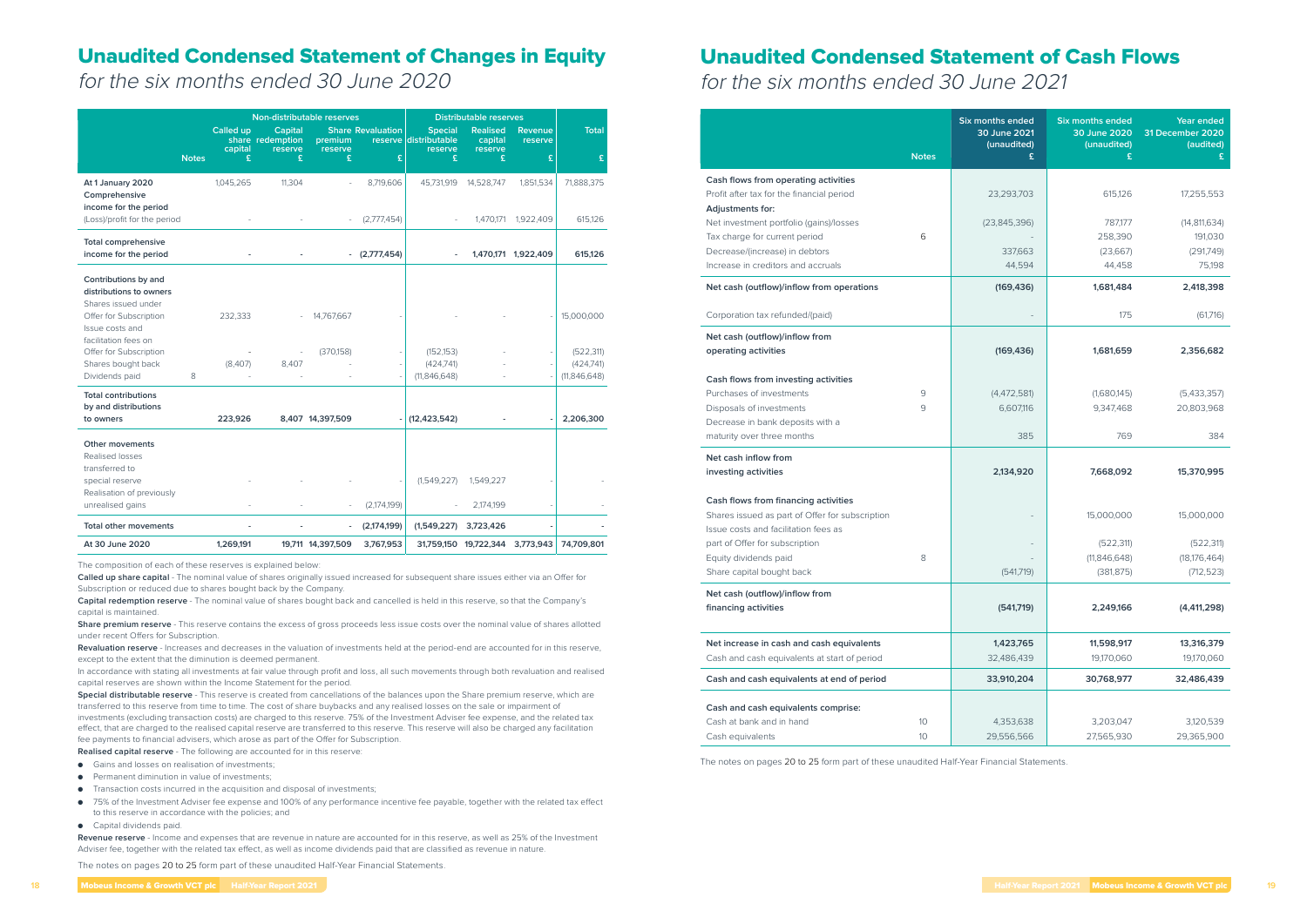### **6. Taxation**

There is no charge for the period as the Company has deductible expenses in excess of taxable income.

|                                                                                                                                                                                                                       | <b>Revenue</b><br>£ | Capital<br>£                  | <b>Six months ended</b><br>30 June 2021<br>(unaudited)<br><b>Total</b><br>£ | <b>Revenue</b><br>£ | Capital<br>£              | <b>Six months ended</b><br>30 June 2020<br>(unaudited)<br><b>Total</b><br>£ | <b>Revenue</b><br>£ | <b>Capital</b><br>£         | <b>Year ended</b><br>31 December 2020<br>(audited)<br><b>Total</b><br>£ |
|-----------------------------------------------------------------------------------------------------------------------------------------------------------------------------------------------------------------------|---------------------|-------------------------------|-----------------------------------------------------------------------------|---------------------|---------------------------|-----------------------------------------------------------------------------|---------------------|-----------------------------|-------------------------------------------------------------------------|
| a) Analysis of tax charge:<br>UK Corporation tax on profit for<br>the period                                                                                                                                          | 16,823              | (16, 823)                     |                                                                             | 380,390             | (122,000)                 | 258,390                                                                     | 432,618             | (241,588)                   | 191,030                                                                 |
| Total current tax charge/(credit)                                                                                                                                                                                     | 16,823              | (16, 823)                     |                                                                             | 380,390             | (122,000)                 | 258,390                                                                     | 432,618             | (241,588)                   | 191,030                                                                 |
| Corporation tax is based on a rate<br>of 19.0% (2020: 19.0%)<br>b) Profit on ordinary activities<br>before tax<br>Profit on ordinary activities<br>multiplied by rate of corporation<br>tax in the UK of 19.0% (2020: |                     | 172,945 23,120,758 23,293,703 |                                                                             |                     | 2,302,799 (1,429,283)     |                                                                             | 873,516 3,906,465   |                             | 13,540,118 17,446,583                                                   |
| 19.0%)                                                                                                                                                                                                                |                     | 32,859 4,392,944 4,425,803    |                                                                             | 437,532             | (271, 564)                | 165.968                                                                     |                     | 742,228 2,572,622           | 3,314,850                                                               |
| Effect of:<br>UK dividends<br>Net investment portfolio (gains)/<br>losses not (taxable)/allowable                                                                                                                     | (16,036)            | (4,530,625)                   | (16,036)<br>(4,530,625)                                                     | (57,001)            | $\overline{a}$<br>149,564 | (57,001)<br>149,564                                                         | (309, 469)          | $(2,814,210)$ $(2,814,210)$ | (309, 469)                                                              |
| Losses not utilised<br>Under provision in prior period                                                                                                                                                                |                     | 120,858                       | 120,858                                                                     | (141)               |                           | (141)                                                                       | (141)               |                             | (141)                                                                   |
| Actual current tax charge                                                                                                                                                                                             | 16,823              | (16, 823)                     |                                                                             | 380,390             | (122,000)                 | 258,390                                                                     | 432,618             | (241,588)                   | 191,030                                                                 |

#### **7. Basic and diluted earnings per share**

The basic and diluted earnings, revenue earnings and capital earnings per share shown below for each period are respectively based on numerators i)-iii), each divided by the weighted average number of shares in issue in the period - see iv) below.

| £                 | (unaudited)       | (audited)         |
|-------------------|-------------------|-------------------|
| 23,293,703        | 615,126           | 17,255,553        |
| 18.45p            | 0.49 <sub>p</sub> | 13.73p            |
| 156,122           | 1,922,409         | 3,473,847         |
| 0.12 <sub>p</sub> | 1.54 <sub>p</sub> | 2.76 <sub>p</sub> |
| 23,845,396        | (787,177)         | 14,811,634        |
| (707, 815)        | (520, 106)        | (1,029,928)       |
| 23,137,581        | (1,307,283)       | 13,781,706        |
| 18.33p            | (1.05)p           | 10.97p            |
| 126,244,156       | 124,645,269       | 125,685,147       |
|                   |                   |                   |

a) Basic earnings per share is total earnings after taxation divided by the weighted average number of shares in issue. b) Basic revenue earnings per share is the revenue earnings after taxation divided by the weighted average number of

shares in issue.

c) Basic capital earnings per share is the total capital earnings after taxation divided by the weighted average number of shares in issue.

#### **1. Company information**

Mobeus Income and Growth VCT plc is a public limited company incorporated in England, registration number 5153931. The registered office is 30 Haymarket, London, SW1Y 4EX.

#### **2. Basis of preparation of the Financial Statements**

These Financial Statements are prepared in accordance with accounting policies consistent with Financial Reporting Standard 102 ("FRS 102"), Financial Reporting Standard 104 ("FRS 104") - Interim Financial Reporting, with the Companies Act 2006 and the 2014 Statement of Recommended Practice, 'Financial Statements of Investment Trust Companies and Venture Capital Trusts' ('the SORP') (updated in April 2021) issued by the Association of Investment Companies ("AIC").

The Half-Year Report has not been audited, nor has it been reviewed by the Auditor pursuant to the Financial Reporting Council's (FRC) guidance on Review of Interim Financial Information.

#### **3. Principal accounting policies**

The accounting policies have been applied consistently throughout the period. Full details of principal accounting policies will be disclosed in the Annual Report, while the policy in respect of investments is included within an outlined box at the top of Note 9 on investments.

#### **4. Income**

|                                               | Six months ended<br>30 June 2021<br>(unaudited)<br>£ | Six months ended<br>30 June 2020<br>(unaudited)<br>£ | Year ended<br>31 December 2020<br>(audited) |
|-----------------------------------------------|------------------------------------------------------|------------------------------------------------------|---------------------------------------------|
| <b>Dividends</b>                              | 84,401                                               | 300,003                                              | 1,628,784                                   |
| Money-market funds                            | 1,033                                                | 61,670                                               | 70.175                                      |
| Loan stock interest                           | 541,228                                              | 2,393,778                                            | 2,967,870                                   |
| Bank deposit interest                         | 3.064                                                | 10.974                                               | 14,334                                      |
| Interest on preference share dividend arrears | $\qquad \qquad -$                                    | 726                                                  | 64,840                                      |
| Other income                                  | 5                                                    | 2.855                                                | 8.697                                       |
| <b>Total Income</b>                           | 629,731                                              | 2,770,006                                            | 4,754,700                                   |

#### **5. Investment Adviser's fees**

In accordance with the policy statement published under "Management and Administration" in the Company's prospectus dated 9 July 2004, the Directors have charged 75% of the Investment Adviser's fees to the capital reserve. This is in line with the Board's expectation of the long-term split of returns from the investment portfolio of the Company. For further details, see note 4a on page 57 of the 2020 Annual Report.

|                                                                                                                  | Six months ended<br>30 June 2021<br>(unaudited)<br>£. | Six months ended<br>30 June 2020<br>(unaudited) | Year ended<br>31 December 2020<br>(audited) |
|------------------------------------------------------------------------------------------------------------------|-------------------------------------------------------|-------------------------------------------------|---------------------------------------------|
| Allocated to revenue return: Investment Adviser's fees<br>Allocated to capital return: Investment Adviser's fees | 241.546<br>724.638                                    | 214.035<br>642.106                              | 423,839<br>1,271,516                        |
| <b>Total Investment Adviser's fees</b>                                                                           | 966,184                                               | 856,141                                         | 1,695,355                                   |

Between 1 July 2020 and 30 June 2021, the Investment Adviser's fee upon the net funds raised from the use of the overallotment facility of £5.00 million under the 2019/20 Offer for Subscription was reduced to 1% from 2% per annum, for one year.

## Notes to the Unaudited Condensed Financial Statements

for the six months ended 30 June 2021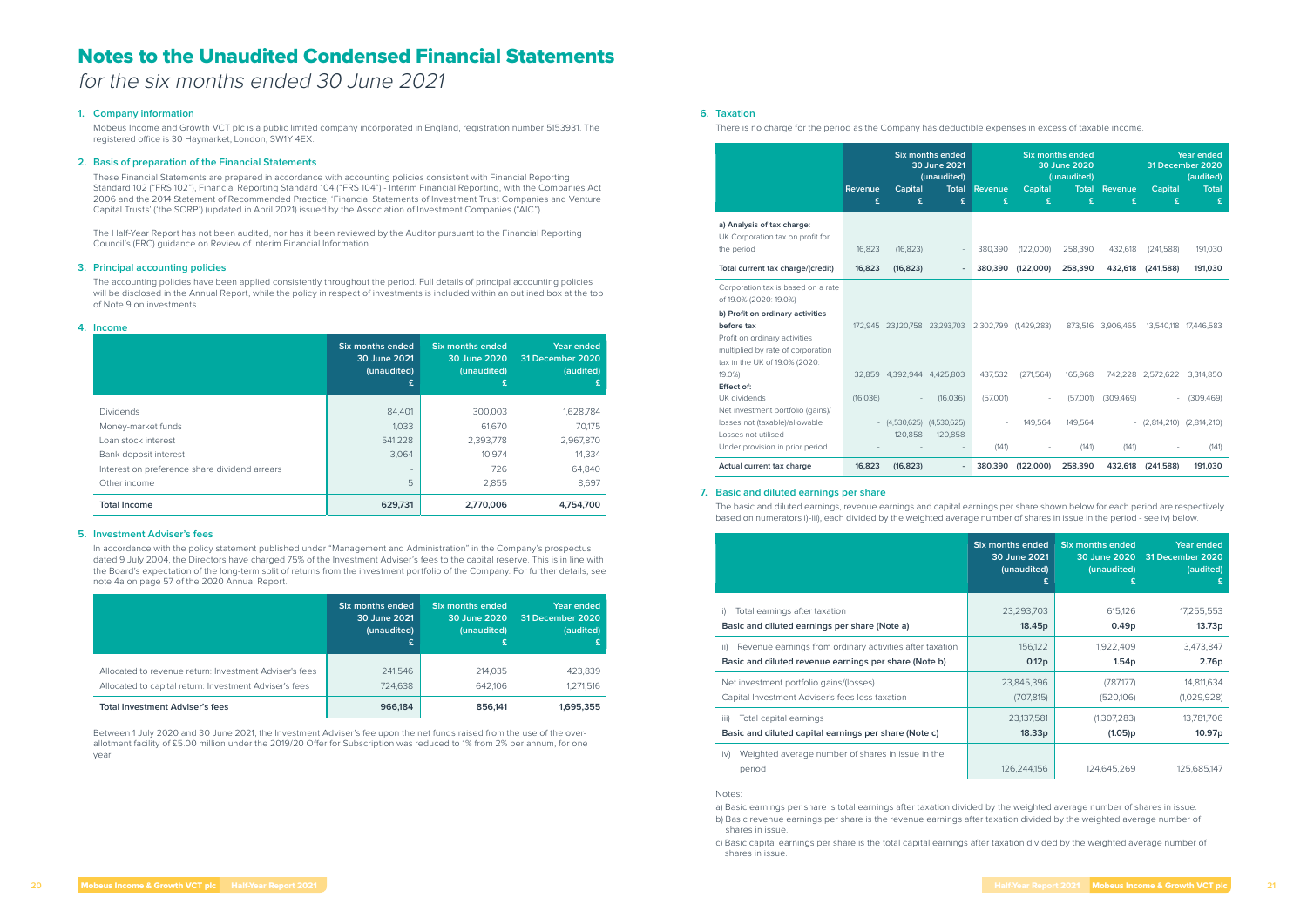### **8. Dividends paid**

| <b>Dividend</b>                | <b>Type</b> | For the year<br>ended<br><b>31 December</b> | Pence<br>per share | Date paid        | Six months<br>ended<br>30 June<br>2021<br>(unaudited)<br>£ | <b>Six months</b><br>ended<br>30 June<br>2020<br>(unaudited)<br>£ | Year<br>ended<br>31 December<br>2020<br>(audited) |
|--------------------------------|-------------|---------------------------------------------|--------------------|------------------|------------------------------------------------------------|-------------------------------------------------------------------|---------------------------------------------------|
| <b>Interim</b>                 | Capital     | 2019                                        | $4.00p*$           | 8 January 2020   | $\overline{\phantom{a}}$                                   | 4,181,060                                                         | 4,183,502                                         |
| <b>Interim</b>                 | Capital     | 2020                                        | $6.00p*$           | 7 May 2020       | $\overline{\phantom{a}}$                                   | 7,665,588                                                         | 7,665,588                                         |
| Interim                        | Income      | 2020                                        | 2.50 <sub>p</sub>  | 17 December 2020 | $\overline{\phantom{a}}$                                   | $\overline{\phantom{0}}$                                          | 3,164,908                                         |
| <b>Interim</b>                 | Capital     | 2020                                        | $2.50p*$           | 17 December 2020 | $\qquad \qquad -$                                          | -                                                                 | 3,164,908                                         |
| Dividends refunded in the year |             |                                             |                    |                  | -                                                          |                                                                   | (2, 442)                                          |
|                                |             |                                             |                    |                  | ٠                                                          | 11,846,648                                                        | 18,176,464                                        |

\* These dividends were paid out of the Company's special distributable reserve.

The Board declared an interim dividend in respect of the year ending 31 December 2021 of 5.00 pence per share which was paid to Shareholders on 12 July 2021.

#### **9. Summary of movement on investments during the period**

The most critical estimates, assumptions and judgements relate to the determination of the carrying value of investments at "fair value through profit and loss" (FVTPL). All investments held by the Company are classified as FVTPL and measured in accordance with the International Private Equity and Venture Capital Valuation ("IPEV") guidelines, as updated in December 2018 (as updated by Special Valuation guidance issued in March 2020). This classification is followed as the Company's business is to invest in financial assets with a view to profiting from their total return in the form of capital growth and income.

Purchases and sales of unlisted investments are recognised when the contract for acquisition or sale becomes unconditional. For investments actively traded on organised financial markets, fair value is generally determined by reference to Stock Exchange market quoted bid prices at the close of business on the balance sheet date. Purchases and sales of quoted investments are recognised on the trade date where a contract of sale exists whose terms require delivery within a time frame determined by the relevant market. Where the terms of a disposal state that consideration may be received at some future date and, subject to the conditionality and materiality of the amount of deferred consideration, an estimate of the fair value discounted for the time value of money may be recognised through the Income Statement. In other cases, the proceeds will only be recognised once the right to receive payment is established and there is no reasonable doubt that payment will be received.

- where a company's underperformance against plan indicates a diminution in the value of the investment, a provision against the price of a new investment is made, as appropriate.
- (ii) Premiums, to the extent that they are considered capital in nature, and that they will be received upon repayment of loan stock investments, are accrued at fair value when the Company receives the right to the premium and when considered recoverable.
- (iii) Where a multiple or the price of recent investment less impairment basis is not appropriate and overriding factors apply, a discounted cash flow, net asset valuation, realisation proceeds or a weighted average of these bases may be applied.

Unquoted investments are stated at fair value by the Directors at each measurement date in accordance with appropriate valuation techniques, which are consistent with the IPEV guidelines:-

(i) Each investment is considered as a whole on a 'unit of account' basis, i.e. that the value of each portfolio company is considered as a whole, alongside consideration of:-

The price of new or follow-on investments made, if deemed to be made as part of an orderly transaction, are considered to be at fair value at the date of the transaction. The inputs that derived the investment price are calibrated within individual valuation models and at subsequent quarterly measurement dates are reconsidered for any changes in light of more recent events or changes in the market performance of the investee company. The valuation bases used are the following:

a multiple basis. The enterprise value of the investment may be determined by applying a suitable price-earnings ratio, revenue or gross profit multiple to that company's historic, current or forecast post-tax earnings before interest, depreciation and amortisation, or revenue, or gross profit (the ratio used being based on a comparable sector but the resulting value being adjusted to reflect points of difference identified by the Investment Adviser compared to the sector including, inter alia, scale and liquidity).

or:-

Capital gains and losses on investments, whether realised or unrealised, are dealt with in the profit and loss and revaluation reserves and movements in the period are shown in the Income Statement.

All investments are initially recognised and subsequently measured at fair value. Changes in fair value are recognised in the Income Statement.

A key judgement made in applying the above accounting policy relates to investments that are permanently impaired. Where the value of an investment has fallen permanently below the price of recent investment, the loss is treated as a permanent impairment and as a realised loss, even though the investment is still held. The Board assesses the portfolio for such investments and, after agreement with the Investment Adviser, will agree the values that represent the extent to which an investment loss has become realised. This is based upon an assessment of objective evidence of that investment's future prospects, to determine whether there is potential for the investment to recover in value.

Accounting standards classify methods of fair value measurement as Levels 1, 2 and 3. This hierarchy is based upon the reliability of information used to determine the valuation. All of the unquoted investments are Level 3, i.e. fair value is measured using techniques and inputs that are not based on observable market data.

### Notes to the Unaudited Condensed Financial Statements

for the six months ended 30 June 2021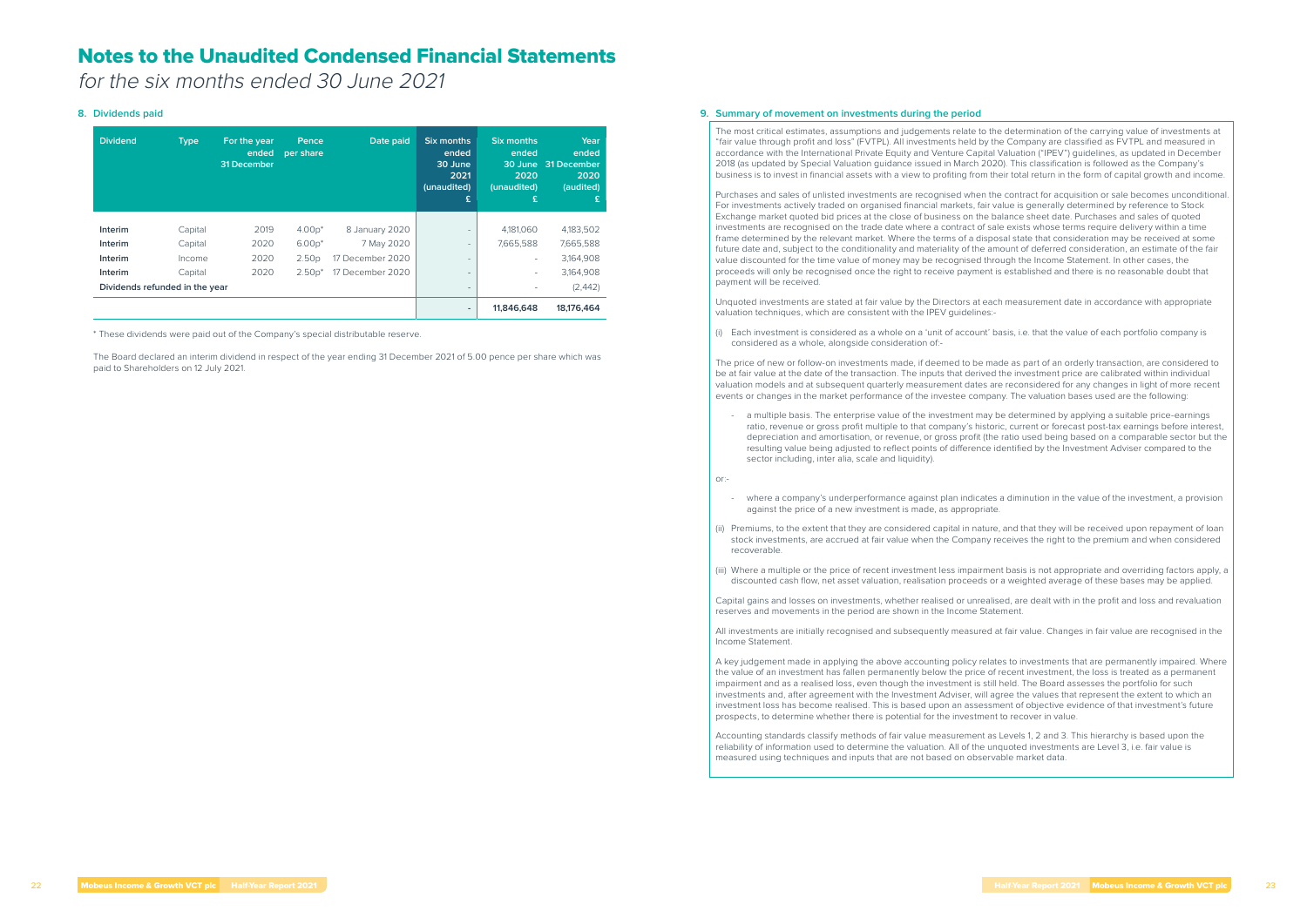|                                                                                      | <b>Traded</b><br>on AIM | <b>Unquoted</b><br>equity<br>shares | <b>Unquoted</b><br>preference<br>shares | <b>Unquoted</b><br><b>loan stock</b> | <b>Total</b> |
|--------------------------------------------------------------------------------------|-------------------------|-------------------------------------|-----------------------------------------|--------------------------------------|--------------|
|                                                                                      | Level 1<br>£            | Level 3<br>£                        | Level 3<br>£                            | Level <sub>3</sub><br>£              | £            |
| Valuation at 1 January 2021                                                          |                         | 37,824,511                          | 1,267,882                               | 12,051,791                           | 51,144,184   |
| Purchases at cost                                                                    |                         | 3,242,486                           | L,                                      | 1,230,095                            | 4,472,581    |
| Sales - proceeds                                                                     | (1,520,105)             | (1,730,768)                         | (231, 381)                              | (3, 124, 862)                        | (6,607,116)  |
| Net realised gains (Note a)                                                          | 620,987                 | 642,008                             | 231,232                                 |                                      | 1,494,227    |
| Reclassification at valuation (Note b)                                               | 8,419,354               | (8,419,354)                         |                                         |                                      |              |
| Net unrealised gains on investments (Note a)                                         | 8,878,193               | 12,232,877                          | 41,089                                  | 1,199,010                            | 22,351,169   |
| Valuation at 30 June 2021                                                            | 16,398,429              | 43,791,760                          | 1,308,822                               | 11,356,034                           | 72,855,045   |
| Book cost at 30 June 2021                                                            | 864,604                 | 25,460,427                          | 1,184,890                               | 14,696,964                           | 42,206,885   |
| Permanent impairment in value of investments                                         |                         | (2,578,496)                         | (302)                                   |                                      | (2,578,798)  |
| Unrealised gains/(losses) at 30 June 2021                                            | 15,533,825              | 20,909,829                          | 124,234                                 | (3,340,930)                          | 33,226,958   |
| Valuation at 30 June 2021                                                            | 16,398,429              | 43,791,760                          | 1,308,822                               | 11,356,034                           | 72,855,045   |
| <b>Gains on investments</b>                                                          |                         |                                     |                                         |                                      |              |
| Net realised gains based on historical cost<br>Less amounts recognised as unrealised | 1,123,927               | 1,523,793                           | 231,232                                 | 237,492                              | 3,116,444    |
| gains in previous years                                                              | (502, 940)              | (881,785)                           |                                         | (237, 492)                           | (1,622,217)  |
| Net realised gains based on carrying                                                 |                         |                                     |                                         |                                      |              |
| value at 31 December 2020                                                            | 620,987                 | 642,008                             | 231,232                                 |                                      | 1,494,227    |
| Net movement in unrealised gains in the period                                       | 8,878,193               | 12,232,877                          | 41,089                                  | 1,199,010                            | 22,351,169   |
| Net investment portfolio gains for                                                   |                         |                                     |                                         |                                      |              |
| the period ended 30 June 2021                                                        | 9,499,180               | 12,874,885                          | 272,321                                 | 1,199,010                            | 23,845,396   |

Note a) Net realised gains on investments of £1,494,227 together with net unrealised gains of £22,351,169 equal net investment portfolio gains of £23,845,396 as disclosed in the Income Statement.

Note b) The Company's equity investments in Virgin Wines and Parsley Box were admitted to AIM during the period. The amount transferred from Level 3 to Level 1 of £8,419,354 reflects the combined equity value held at the start of the period.

Level 3 unquoted equity and loan investments are valued in accordance with IPEV guidelines as follows:

|                                                   | As at<br>30 June 2021<br>(unaudited)<br>£ | As at<br>30 June 2020<br>(unaudited) | As at<br>31 December 2020<br>(audited) |
|---------------------------------------------------|-------------------------------------------|--------------------------------------|----------------------------------------|
| Multiple of earnings, revenue, or                 |                                           |                                      |                                        |
| gross margin, as appropriate                      | 53,960,080                                | 41,503,626                           | 49,051,716                             |
| Net asset value                                   | 368,852                                   | 1,409,041                            | 438,033                                |
| Recent investment price                           | 1.994.040                                 | 269,800                              | 1,588,241                              |
| Estimated realisation proceeds                    | 66,194                                    | 66.194                               | 66.194                                 |
| Recent investment price (reviewed for impairment) | 67,450                                    |                                      |                                        |
| Total                                             | 56,456,616                                | 43,248,661                           | 51,144,184                             |

#### **10. Current asset investments and cash at bank**

|                                                                                              | As at<br>30 June 2021<br>(unaudited)<br>£ | As at<br>30 June 2020<br>(unaudited) | As at<br>31 December 2020<br>(audited) |
|----------------------------------------------------------------------------------------------|-------------------------------------------|--------------------------------------|----------------------------------------|
| OEIC Money market funds                                                                      | 29.556.566                                | 27,565,930                           | 29.365.900                             |
| Cash equivalents per Statement of Cash Flows<br>Bank deposits that mature after three months | 29,556,566<br>1,004,913                   | 27,565,930<br>1,004,913              | 29,365,900<br>1,005,298                |
| <b>Current asset investments</b>                                                             | 30,561,479                                | 28,570,843                           | 30,371,198                             |
| Cash at bank                                                                                 | 4,353,638                                 | 3.203.047                            | 3.120.539                              |

#### **11. Basic and diluted net asset value per share**

|                                                     | As at        | As at        | As at            |
|-----------------------------------------------------|--------------|--------------|------------------|
|                                                     | 30 June 2021 | 30 June 2020 | 31 December 2020 |
|                                                     | (unaudited)  | (unaudited)  | (audited)        |
| Net assets                                          | £107,408,053 | £74,709,801  | £84,688,516      |
| Number of shares in issue                           | 125,538,048  | 126.919.084  | 126,336,620      |
| Basic and diluted net asset value per share (pence) | 85.56p       | 58.86p       | 67.03p           |

#### **12. Post balance sheet events**

On 11 May 2021, the Board declared an interim dividend of 5.00 pence per share for the year ending 31 December 2021, which was paid to shareholders on the register on 21 May 2021, on 12 July 2021.

On 5 August 2021, the Company made a further £0.82 million new equity investment into MyTutor.

On 6 August 2021, the Company partially sold its equity holding in MyTutor to a large strategic investor generating proceeds of £0.82 million and a gain of £0.60 million over the cost of the original investment made in 2017 of £0.22 million.

#### **13. Financial statements for the period ended 30 June 2021**

The information for the six months ended 30 June 2021 does not comprise statutory accounts within the meaning of Section 434 of the Companies Act 2006. The Financial Statements for the year ended 31 December 2020 have been filed with the Registrar of Companies. The auditor has reported on these Financial Statements and that report was unqualified and did not contain a statement under section 498(2) or (3) of the Companies Act 2006.

#### **14. Half-Year Report**

This Half-Year Report will shortly be made available on our website: www.migvct.co.uk and will be circulated by post to those Shareholders who have requested copies of the Report. Further copies are available free of charge from the Company's registered office, 30 Haymarket, London, SW1Y 4EX or can be downloaded via the website.

### Notes to the Unaudited Condensed Financial Statements

for the six months ended 30 June 2021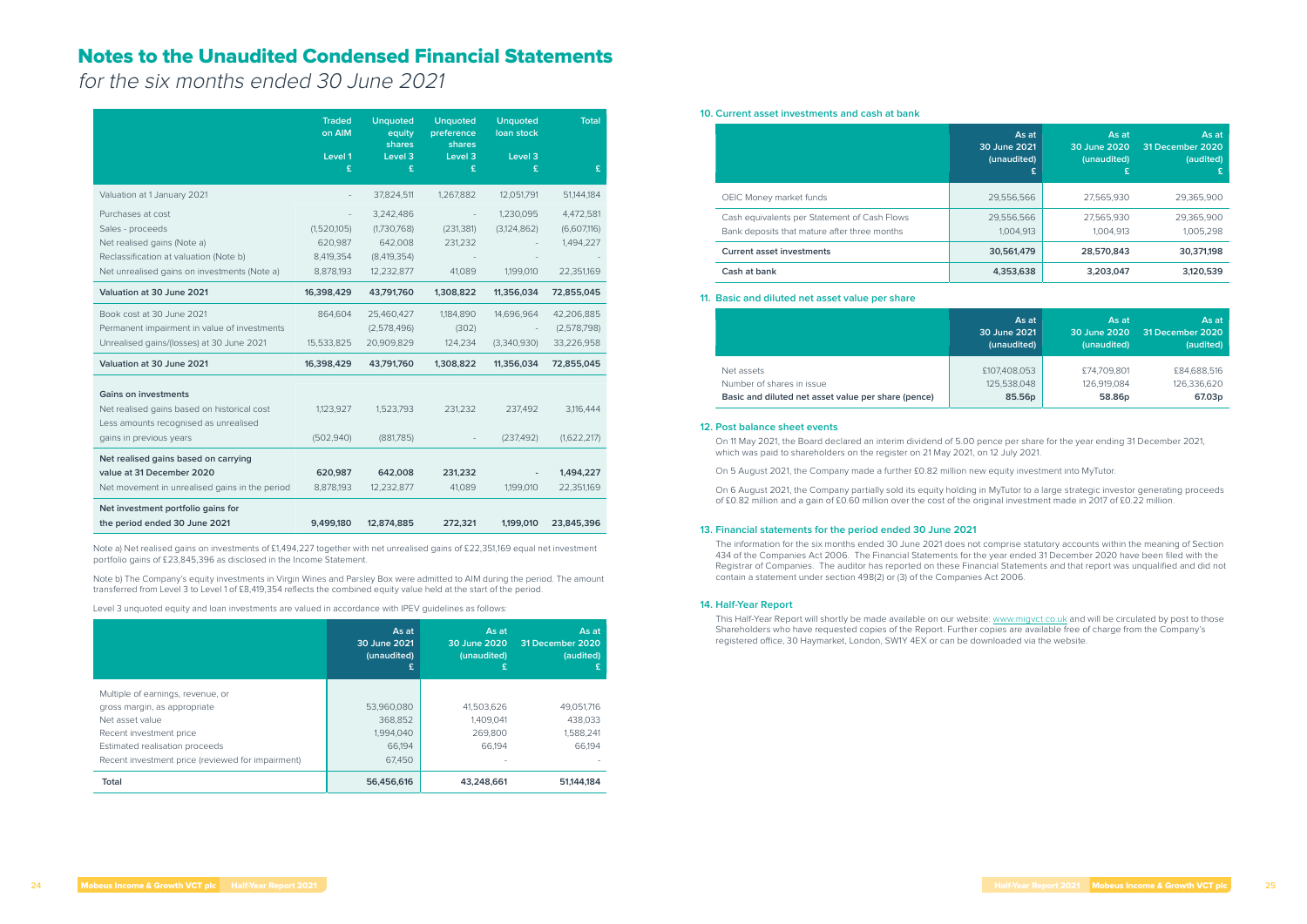### Shareholder Information

#### **Communication with Shareholders**

We aim to communicate regularly with our Shareholders. The May annual general meeting provides a useful platform for the Board and Investment Adviser to update Shareholders on the performance of the company and, when it can be held as a physical meeting, to meet Shareholders and exchange views. Your Board welcomes your attendance at general meetings, if practicable and circumstances allow, to give you the opportunity to meet your Directors and representatives of the Investment Adviser. Alternatively, an online meeting, as held earlier this year, still allows Shareholders to question the Board and the Investment Adviser who Shareholders can see on the screen. The Company releases Interim Management Statements in respect of those quarters where it does not publish half or full year accounts.

Shareholders wishing to follow the Company's progress can visit its website at www.migvct.co.uk. The website includes dedicated pages on the Company providing up-to-date details on fund performance and dividends as well as publicly available information on the Company's portfolio of investments and copies of company reports. There is also a link to the London Stock Exchange's website at: www.londonstockexchange.com where Shareholders can obtain up to the minute details of the share price and the latest NAV announcements, etc.

To contact the Chairman or any member of the Board, please contact the Company Secretary, Mobeus Equity Partners LLP, in the first instance on 020 7024 7600 or by e-mail to vcts@mobeus.co.uk.

The Investment Adviser holds an annual shareholder event. The last event was held in February 2020 with a virtual event being planned for the late autumn. Details will be notified to Shareholders and will also be shown on the Company's website.

#### **Shareholder enquiries:**

Paul Nolan 0207 886 2717 chris.lloyd@panmure.com paul.nolan@panmure.com

For any changes to your personal information, the Registrar can be contacted via their website www.investorcentre.co.uk, by post or by phone at: Computershare Investor Services PLC, The Pavilions, Bridgwater Road, Bristol BS99 6ZZ, tel: 0370 707 1155.

#### **Financial calendar**

| September 2021    | Announcement of the Company's Half-Year results and circulation of the Half-Year Report for the six<br>months ended 30 June 2021 to Shareholders.              |
|-------------------|----------------------------------------------------------------------------------------------------------------------------------------------------------------|
| 31 December 2021  | Year-end.                                                                                                                                                      |
| <b>March 2022</b> | Announcement of the Company's annual results and circulation of Annual Report and Financial<br>Statements for the year ended 31 December 2021 to Shareholders. |
| May 2022          | Annual General Meeting.                                                                                                                                        |

#### **Selling your shares**

The Company's Shares are listed on the London Stock Exchange and as such they can be sold in the same way as any other quoted company through a stockbroker. Shareholders are also advised to discuss their individual tax position with their financial advisor before deciding to sell their shares.

The Company is unable to buy back shares direct from Shareholders, so you will need to use a stockbroker to sell your shares. If you are considering selling your shares or trading in the secondary market, please contact the Company's Corporate Broker, Panmure Gordon (UK) Limited ("Panmure"). Panmure is able to provide details of close periods (when the Company is prohibited from buying in shares) and details of the price at which the Company has bought in shares.

Panmure can be contacted as follows:

| Chris Lloyd 0207 886 2716 |  |
|---------------------------|--|
| chris.lloyd@panmure.com   |  |

#### **Dividends**

Shareholders who wish to have dividends paid directly into their bank account rather than sent by cheque to their registered address can complete a mandate for this purpose. Mandates can be updated online by visiting www.investorcentre.co.uk or, alternatively, they can be obtained by contacting the Company's Registrar, Computershare Investor Services PLC at the address given in the Corporate Information at the end of the report.

**Shareholders are encouraged to ensure that the Registrar has the correct and up-to-date details for their accounts and to check whether they have received all dividends payments. This is particularly important if a Shareholder has recently changed address or changed their bank. We are aware that a number of dividends remain unclaimed by Shareholders and whilst we will endeavour to contact them if this is the case, we cannot guarantee that we will be able to do so if the Registrar does not have an up-to-date postal or email address. You can update your contact details and view any unclaimed dividend payments on the Computershare Investor Centre at www.investorcentre.co.uk.**

### **Common Reporting Standard and Foreign Account Tax Compliance Act ("FATCA")**

Tax legislation was introduced with effect from 1 January 2016 under the Organisation for Economic Co-operation and Development Common Reporting Standard for Automatic Exchange of Financial Account Information. The legislation requires investment trust companies to provide personal and financial account information to HMRC on certain investors who purchase their shares including details of their shareholding and income from the shares. As an affected entity, the Company has to provide information annually to HMRC relating to a number of non-UK based certificated Shareholders who are deemed to be resident for tax purposes in any of the 90 plus countries who have joined CRS. All new Shareholders, excluding those shares are held in CREST, who are entered onto the share register from 1 January 2016 will be asked to provide the relevant information. Additionally, HMRC changed its policy position on FATCA in June 2016. We understand that this means, as a result of the restricted secondary market in VCT shares, the Company's shares will not be considered to be "regularly traded". This means the Company is also an affected entity for the purposes of this legislation and as such will have to provide information annually to HMRC relating to Shareholders who are resident for tax purposes in the United States.

For further information, please see HMRC's Quick Guide: Automatic Exchange of Information – information for account holders: https://www.gov.uk /government/publications/exchange-of-information-account-holders.

#### **Fraud Warning**

#### **Boiler Room fraud and unsolicited communications to Shareholders**

We have been made aware of an increase in the number of Shareholders being contacted in connection with sophisticated but fraudulent financial scams which purport to come from the Company or to be authorised by it. This is often by a phone call or an email usually originating from outside of the UK, often claiming or appearing to be from a corporate finance firm offering to buy your VCT shares at an inflated price.

Further information on boiler room scams and fraud advice plus who to contact, can be found first in the answer to a question "What should I do if I receive an unsolicited offer for my shares?" within the VCT Investor area of the Investment Adviser's website in the A Guide to VCTs section: www.mobeus.co.uk/investor-area and secondly, in a link to the FCA's ScamSmart site: www.fca. org.uk/scamsmart

We strongly recommend that you seek financial advice before taking any action if you remain in any doubt. You can also contact the Investment Adviser on 0207 024 7600, or email info@mobeus.co.uk to check whether any claims made by a caller are genuine.

Shareholders are also encouraged to ensure their personal data is always held securely and that data held by the Registrar of the Company is up to date, to avoid cases of identity fraud.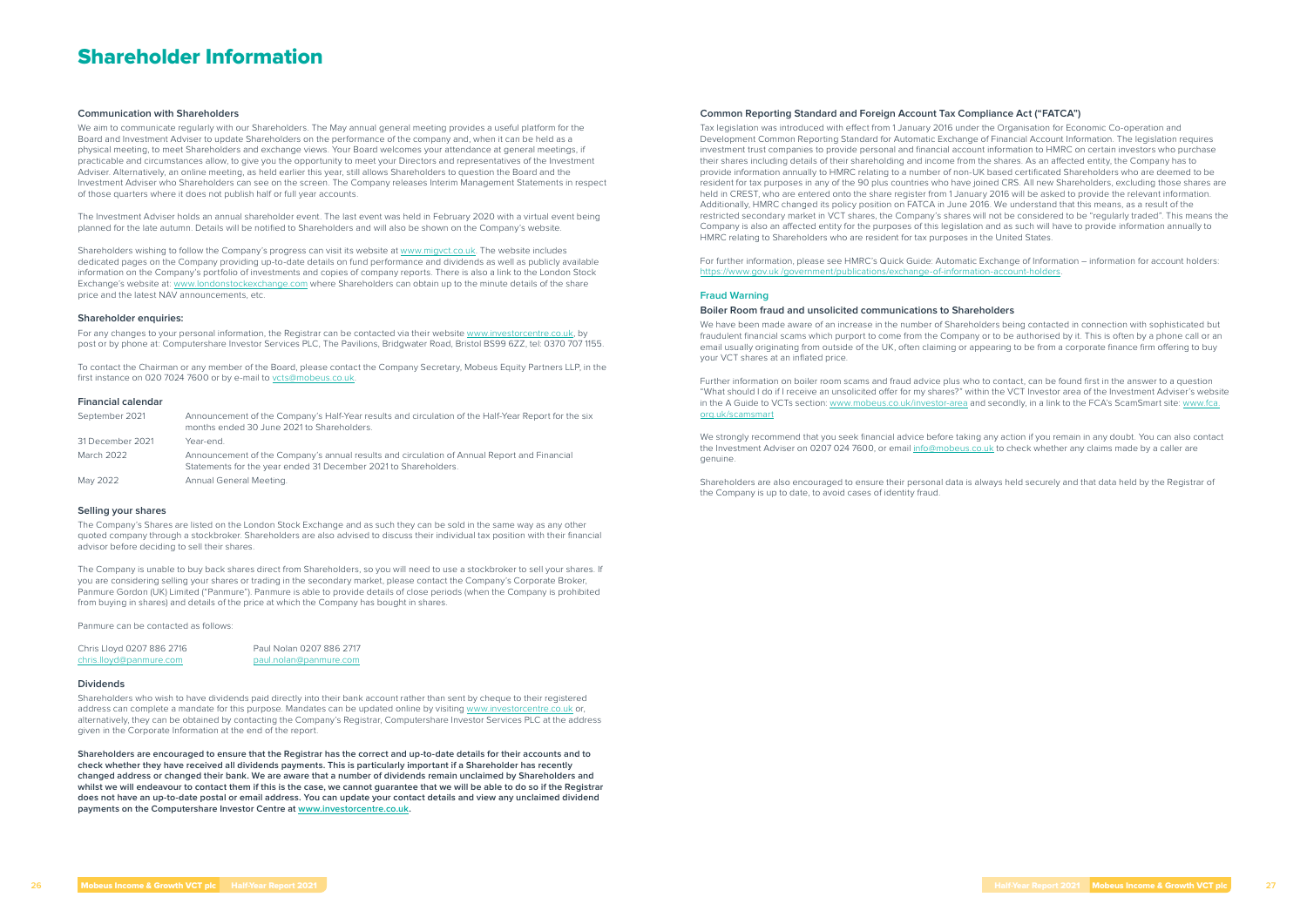The following table shows, for all investors in Mobeus Income & Growth VCT plc and the former Matrix Income & Growth 3 VCT plc, how their investment has performed since they were originally allotted shares in each fundraising.

Total return data, which includes cumulative dividends paid to date, is shown on both a share price and a NAV basis as at 30 June 2021. The NAV basis enables shareholders to evaluate more clearly the performance of the Investment Adviser, as it reflects the underlying value of the portfolio at the reporting date. This is the most widely used measure of performance in the VCT sector.

#### **MIG VCT Fundraisings**

**Share price as at 30 June 2021 76.50p** 

#### **NAV per share as at 30 June 2021 85.56p**

<sup>2</sup> - Net allotment price is the allotment price less applicable income tax relief. Income tax relief was 40% from 6 April 2004 to 5 April 2006, and 30% thereafter.

<sup>3</sup> - For derivation, see table on page 29.

| <b>Allotment date(s)</b>                |                     |                           | <b>Cumulative</b>             | Total return per share to           |                  |
|-----------------------------------------|---------------------|---------------------------|-------------------------------|-------------------------------------|------------------|
|                                         |                     | <b>Net</b>                | dividends                     | <b>Shareholders since allotment</b> |                  |
|                                         | <b>Allotment</b>    | allotment                 | paid                          | <b>(Share</b>                       | (NAV             |
|                                         | price<br>(p)        | price <sup>2</sup><br>(p) | per share <sup>3</sup><br>(p) | price basis)<br>(p)                 | basis)<br>(p)    |
|                                         |                     |                           |                               |                                     |                  |
| Funds raised 2004/05                    |                     |                           |                               |                                     |                  |
| Between 5 October 2004 and 29 June 2005 | 100.00              | 60.00                     | 139.80                        | 216.30                              | 225.36           |
| Funds raised 2011 (Linked offer)        |                     |                           |                               |                                     |                  |
| 21 January 2011                         | 98.00               | 68.60                     | 118.50                        | 195.00                              | 204.06<br>204.06 |
| 28 February 2011<br>22 March 2011       | 102.30<br>102.30    | 71.61<br>71.61            | 118.50<br>118.50              | 195.00<br>195.00                    | 204.06           |
| 01 April 2011                           | 102.30              | 71.61                     | 118.50                        | 195.00                              | 204.06           |
| 05 April 2011                           | 102.30              | 71.61                     | 118.50                        | 195.00                              | 204.06           |
| 10 May 2011                             | 100.60              | 70.42                     | 118.50                        | 195.00                              | 204.06           |
| 06 July 2011                            | 95.30               | 66.71                     | 113.50                        | 190.00                              | 199.06           |
| Funds raised 2012 (Linked offer)        |                     |                           |                               |                                     |                  |
| 08 March 2012                           | 101.20              | 70.84                     | 113.00                        | 189.50                              | 198.56           |
| 04 April 2012                           | 101.20              | 70.84                     | 113.00                        | 189.50                              | 198.56           |
| 05 April 2012                           | 101.20              | 70.84                     | 113.00                        | 189.50                              | 198.56           |
| 10 May 2012                             | 101.20              | 70.84                     | 113.00                        | 189.50                              | 198.56           |
| 10 July 2012                            | 95.50               | 66.85                     | 106.75                        | 183.25                              | 192.31           |
| Funds raised 2013 (Linked offer)        |                     |                           |                               |                                     |                  |
| 14 January 2013                         | 94.60               | 66.22                     | 101.75                        | 178.25                              | 187.31           |
| 28 March 2013                           | 97.40               | 68.18                     | 101.75                        | 178.25                              | 187.31           |
| 04 April 2013                           | 97.40               | 68.18                     | 101.75                        | 178.25                              | 187.31           |
| 05 April 2013                           | 97.40               | 68.18                     | 101.75                        | 178.25                              | 187.31           |
| 10 April 2013 pre RDR <sup>4</sup>      | 99.80               | 69.86                     | 101.75                        | 178.25                              | 187.31           |
| 10 April 2013 post RDR <sup>4</sup>     | 97.40               | 68.18                     | 101.75                        | 178.25                              | 187.31           |
| 07 May 2013                             | 95.40               | 66.78                     | 99.75                         | 176.25                              | 185.31           |
| Funds raised 2014 (Linked offer)        |                     |                           |                               |                                     |                  |
| 09 January 2014                         | 100.01 <sup>5</sup> | 70.01                     | 95.75                         | 172.25                              | 181.31           |
| 11 February 2014                        | 100.285             | 70.20                     | 95.75                         | 172.25                              | 181.31           |
| 31 March 2014                           | 106.715             | 74.70                     | 95.75                         | 172.25                              | 181.31           |
| 03 April 2014                           | 107.195             | 75.03                     | 95.75                         | 172.25                              | 181.31           |
| 04 April 2014                           | 106.545             | 74.58                     | 95.75                         | 172.25                              | 181.31           |
| 06 June 2014                            | 108.505             | 75.95                     | 92.50                         | 169.00                              | 178.06           |
| Funds raised 2015 (Joint offer)         |                     |                           |                               |                                     |                  |
| 14 January 2015                         | 96.905              | 67.83                     | 75.50                         | 152.00                              | 161.06           |
| 17 February 2015                        | 98.375              | 68.86                     | 75.50                         | 152.00                              | 161.06           |
| 10 March 2015                           | 99.40 <sup>5</sup>  | 69.58                     | 75.50                         | 152.00                              | 161.06           |
| Funds raised 2017 (Joint offer)         |                     |                           |                               |                                     |                  |
| 28 September 2017                       | 74.705              | 52.29                     | 35.00                         | 111.50                              | 120.56           |
| 20 October 2017                         | 74.895              | 52.42                     | 35.00                         | 111.50                              | 120.56           |
| 9 November 2017                         | 75.825              | 53.07                     | 35.00                         | 111.50                              | 120.56           |
| 20 November 2017                        | 76.985              | 53.89                     | 35.00                         | 111.50                              | 120.56           |
| 21 November 2017                        | 76.90 <sup>5</sup>  | 53.83                     | 35.00                         | 111.50                              | 120.56           |
| 24 January 2018                         | 72.685              | 50.88                     | 31.00                         | 107.50                              | 116.56           |
| 13 March 2018                           | 72.645              | 50.85                     | 31.00                         | 107.50                              | 116.56           |
| Funds raised 2020 (Joint offer)         |                     |                           |                               |                                     |                  |
| 08 January 2020                         | 65.20 <sup>5</sup>  | 45.64                     | 11.00                         | 87.50                               | 96.56            |
| 02 April 2020                           | 61.255              | 42.88                     | 11.00                         | 87.50                               | 96.56            |

<sup>5</sup> - Average effective offer price. Shares were allotted pursuant to the 2013/14, 2014/15, 2017/18 and 2019/20 Offers at individual prices for each investor in accordance with the allotment formula as set out in each Offer's Securities Note.

<sup>1</sup> - Source: Panmure Gordon & Co (mid-price basis), as adjusted for the merger ratio. <sup>2</sup> - Net allotment price is the allotment price less applicable income tax relief. Income tax relief was 40% from 6 April 2004 to 5 April 2006, and 30% thereafter.

<sup>3</sup> - For derivation, see table below.

1 - Source: Panmure Gordon & Co (mid-price basis), when the latest announced NAV was 80.31p. The share price of 76.50 pence has been adjusted for a 5.00 pence dividend paid after the period-end on 12 July 2021. which was ex-div at 30 June 2021.

> <sup>2</sup> - The above data relates to an investor in the first allotment of each fundraising. The precise amount of dividends paid to Shareholders by date of allotment is shown on page 28 and above.

4 - RDR means the date of implementation of the Retail Distribution Review on 31 December 2012, which affected the level of charges in the allotment price for applications received before and after that date.

#### **MIG 3 VCT Fundraising**

| Share price as at 30 June 2021   | 81.51p <sup>1</sup> |
|----------------------------------|---------------------|
| NAV per share as at 30 June 2021 | 91.16 <sub>p</sub>  |

Shareholders in the former Matrix Income & Growth 3 VCT plc received approximately 1.0655 shares in the Company for each MIG 3 VCT share that they held on 20 May 2010, when the two VCTs merged. Both the share price and the NAV per share shown above have been adjusted using this merger ratio.

| <b>Allotment date(s)</b>                 | <b>Allotment</b><br>price<br>(p) | <b>Net</b><br>allotment<br>price <sup>2</sup><br>(p) | <b>Cumulative</b><br>dividends<br>paid<br>per share <sup>3</sup><br>(p) | (Share<br>price basis)<br>(p) | Total return per share to<br>Shareholders since allotment<br>(NAV<br>basis)<br>(p) |
|------------------------------------------|----------------------------------|------------------------------------------------------|-------------------------------------------------------------------------|-------------------------------|------------------------------------------------------------------------------------|
| Funds raised 2006                        |                                  |                                                      |                                                                         |                               |                                                                                    |
| Between 24 January 2006 and 5 April 2006 | 100.00                           | 60.00                                                | 135.81                                                                  | 217.32                        | 226.97                                                                             |

### Cumulative dividends paid

| <b>Payment date</b>                         | 2004   | 2006<br>(MIG VCT) (MIG 3 VCT) | 2011<br>(Linked | 2012<br>(Linked | 2013<br>(Linked | 2014<br>(Linked | 2015<br>(Joint | 2017<br>(Joint | 2020<br>(Joint |
|---------------------------------------------|--------|-------------------------------|-----------------|-----------------|-----------------|-----------------|----------------|----------------|----------------|
|                                             | (p)    | (p)                           | offer)<br>(p)   | offer)<br>(p)   | offer)<br>(p)   | offer)<br>(p)   | offer)<br>(p)  | offer)<br>(p)  | offer)<br>(p)  |
| 27 September 2005                           | 0.30   |                               |                 |                 |                 |                 |                |                |                |
| 16 May 2006                                 | 0.70   |                               |                 |                 |                 |                 |                |                |                |
| 14 September 2006                           | 0.80   |                               |                 |                 |                 |                 |                |                |                |
| 18 May 2007                                 | 1.40   | 1.25                          |                 |                 |                 |                 |                |                |                |
| 20 September 2007                           | 1.00   | 1.00                          |                 |                 |                 |                 |                |                |                |
| 21 May 2008                                 | 7.80   | 1.50                          |                 |                 |                 |                 |                |                |                |
| 11 September 2008                           | 3.30   | 1.00                          |                 |                 |                 |                 |                |                |                |
| 15 May 2009                                 | 1.00   | 0.80                          |                 |                 |                 |                 |                |                |                |
| 21 April 2010                               | 5.00   | 4.00                          |                 |                 |                 |                 |                |                |                |
| 20 May 2010 Merger of MIG VCT and MIG 3 VCT |        |                               |                 |                 |                 |                 |                |                |                |
| 27 May 2011                                 | 5.00   | 5.33 <sup>1</sup>             | 5.00            |                 |                 |                 |                |                |                |
| 15 September 2011                           | 0.50   | 0.53 <sup>1</sup>             | 0.50            |                 |                 |                 |                |                |                |
| 22 May 2012                                 | 6.25   | 6.66 <sup>1</sup>             | 6.25            | 6.25            |                 |                 |                |                |                |
| 20 September 2012                           | 5.00   | 5.33 <sup>1</sup>             | 5.00            | 5.00            |                 |                 |                |                |                |
| 15 May 2013                                 | 2.00   | 2.13 <sup>1</sup>             | 2.00            | 2.00            | 2.00            |                 |                |                |                |
| 18 September 2013                           | 4.00   | 4.26 <sup>1</sup>             | 4.00            | 4.00            | 4.00            |                 |                |                |                |
| 14 May 2014                                 | 3.25   | 3.46 <sup>1</sup>             | 3.25            | 3.25            | 3.25            | 3.25            |                |                |                |
| 17 September 2014                           | 17.00  | 18.11 <sup>1</sup>            | 17.00           | 17.00           | 17.00           | 17.00           |                |                |                |
| 30 April 2015                               | 7.00   | 7.46 <sup>1</sup>             | 7.00            | 7.00            | 7.00            | 7.00            | 7.00           |                |                |
| 17 September 2015                           | 3.00   | 3.20 <sup>1</sup>             | 3.00            | 3.00            | 3.00            | 3.00            | 3.00           |                |                |
| 31 May 2016                                 | 7.00   | 7.46 <sup>1</sup>             | 7.00            | 7.00            | 7.00            | 7.00            | 7.00           |                |                |
| 20 September 2016                           | 8.50   | 9.06 <sup>1</sup>             | 8.50            | 8.50            | 8.50            | 8.50            | 8.50           |                |                |
| 31 March 2017                               | 6.00   | 6.39 <sup>1</sup>             | 6.00            | 6.00            | 6.00            | 6.00            | 6.00           |                |                |
| 13 September 2017                           | 9.00   | 9.59 <sup>1</sup>             | 9.00            | 9.00            | 9.00            | 9.00            | 9.00           |                |                |
| 08 December 2017                            | 4.00   | 4.26 <sup>1</sup>             | 4.00            | 4.00            | 4.00            | 4.00            | 4.00           | 4.00           |                |
| 17 May 2018                                 | 3.00   | 3.20 <sup>1</sup>             | 3.00            | 3.00            | 3.00            | 3.00            | 3.00           | 3.00           |                |
| 21 September 2018                           | 2.00   | 2.13 <sup>1</sup>             | 2.00            | 2.00            | 2.00            | 2.00            | 2.00           | 2.00           |                |
| 17 May 2019                                 | 5.00   | 5.33 <sup>1</sup>             | 5.00            | 5.00            | 5.00            | 5.00            | 5.00           | 5.00           |                |
| 20 September 2019                           | 4.00   | 4.26 <sup>1</sup>             | 4.00            | 4.00            | 4.00            | 4.00            | 4.00           | 4.00           |                |
| 06 December 2019                            | 2.00   | 2.13 <sup>1</sup>             | 2.00            | 2.00            | 2.00            | 2.00            | 2.00           | 2.00           |                |
| 08 January 2020                             | 4.00   | 4.26 <sup>1</sup>             | 4.00            | 4.00            | 4.00            | 4.00            | 4.00           | 4.00           |                |
| 07 May 2020                                 | 6.00   | 6.39 <sup>1</sup>             | 6.00            | 6.00            | 6.00            | 6.00            | 6.00           | 6.00           | 6.00           |
| 17 December 2020                            | 5.00   | 5.33 <sup>1</sup>             | 5.00            | 5.00            | 5.00            | 5.00            | 5.00           | 5.00           | 5.00           |
| Total dividends paid <sup>2</sup>           | 139.80 | 135.81                        | 118.50          | 113.00          | 101.75          | 95.75           | 75.50          | 35.00          | 11.00          |

1 - The dividends paid after the merger, on the Company's shareholdings arising from former MIG 3 VCT shareholdings, have been restated for the merger conversion ratio.

### Performance Data at 30 June 2021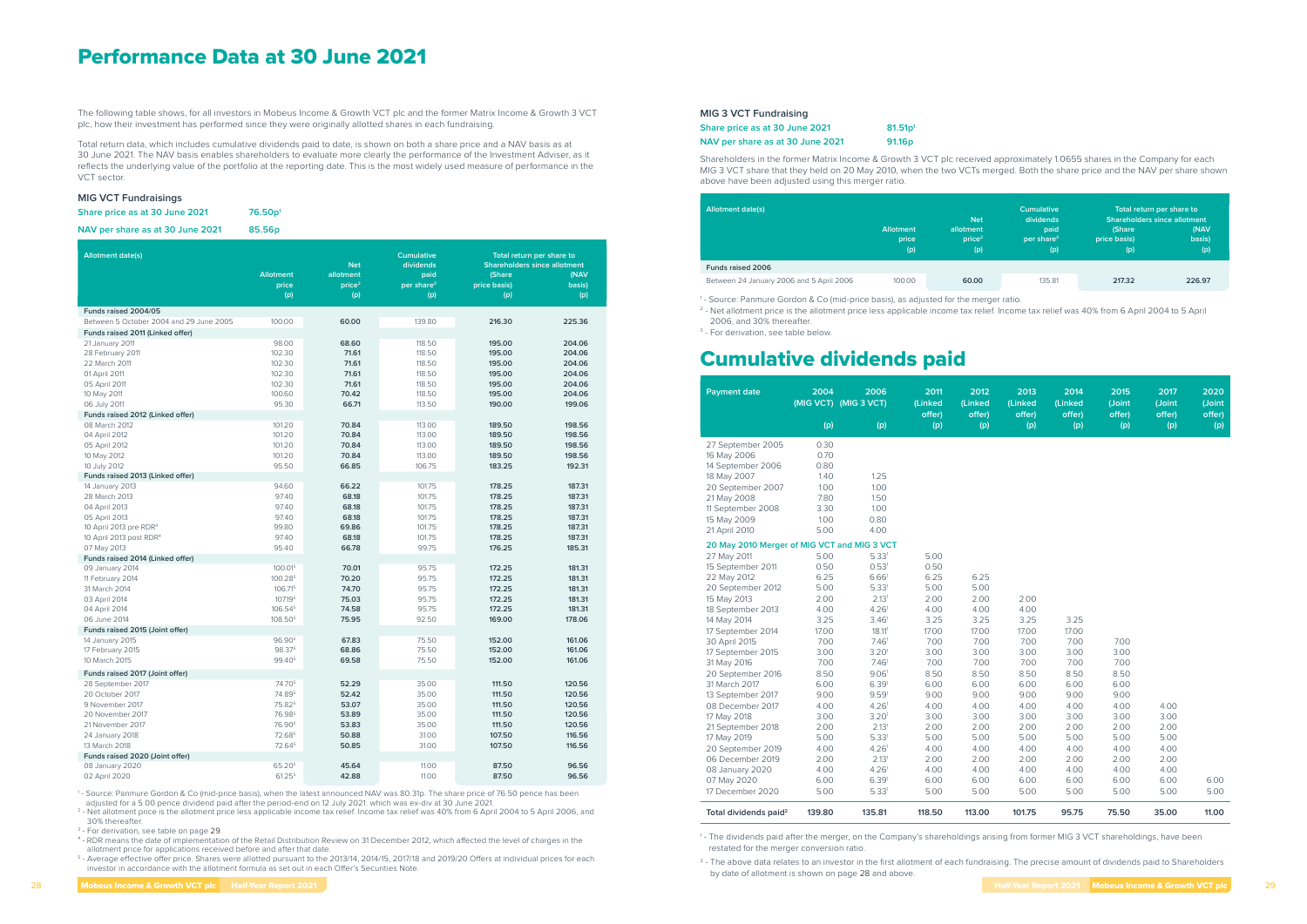### Glossary of terms

#### **Alternative performance measure ("APM")**

A financial measure of historical or future financial performance, financial position, or cash flows, other than a financial measure defined or specified in the Company's financial reporting framework. These APMs tend to be industry specific terms which help Shareholders to understand and assess the Company's progress. A number of terms contained within this Glossary have been identified as APMs.

#### **Cumulative dividends paid (APM)**

The total amount of dividend distributions by the Company over the time period specified. A list of all dividends paid since launch of the Company is shown as part of the Performance data appendix on pages 28 and 29. Dividends paid in the period/year and dividends paid in respect of a year are shown in Note 8 of the 2020 Annual Report.

#### **Cumulative total return (APM)**

Cumulative total return per share comprises the NAV per share (NAV basis) or the mid-market price per share (Share price basis) both at the end date of a period under review, plus cumulative dividends paid up to that end date since launch in October 2004.

#### **EBITDA**

Earnings before interest, tax, depreciation and amortisation. It can be seen as a proxy for the level of cash flow generated by a business.

#### **Gross Profit**

The profit a company makes after deducting the costs associated with making and selling its products, or the costs associated with providing its services.

#### **Internal Rate of Return ("IRR") (APM)**

The internal rate of return is the annual discount rate that equates the original investment cost with the value of subsequent cash flows (such as receipts/dividends or further investment) and the latest valuation/exit proceeds. Generally speaking, the higher an investment's IRR, the more successful it is.

#### **Net asset value or NAV**

The value of the Company's total assets less its total liabilities. It is equal to the total equity Shareholders' funds.

#### **Net asset value per share or NAV per share**

The net asset value per share is calculated as total equity Shareholders' funds divided by the number of Ordinary shares in issue at the period-end/year-end.

#### **NAV Total Return (APM)**

This measure combines two types of returns received by Shareholders. Firstly, as income in the form of dividends and secondly, as capital movements (net asset value) of the value of the Company.

It is a performance measure that adjusts for dividends that have been paid in a period or year. This allows Shareholders to assess the returns they have received both in terms of the performance of the Company but also including dividends they have received from the Company which no longer form part of the Company's assets.

It is calculated as the percentage return achieved after taking the closing NAV per share and adding dividends paid in the period/year and dividing the total by the opening NAV per share. The Directors believe that this is the most meaningful method for Shareholders to assess the investment performance of the Company.

To aid comparison with the wider Investment Trust market, the Annual Report also contains a Total Return performance measure which assumes dividends are reinvested. This assumes that dividends paid are reinvested at the date of payment at a price equivalent to the latest announced NAV at the ex-div date. Where this is referred to it will be specified in the Notes.

#### **Ongoing charges ratio (APM)**

This figure, calculated using the AIC recommended methodology, shows Shareholders the annual percentage reduction in shareholder returns as a result of recurring operational expenses, assuming markets remain static and the portfolio is not traded. Although the Ongoing Charges figure primarily is based upon historic information, it provides Shareholders with an indication of the likely level of costs that will be incurred in managing the Company in the future.

#### **Realised gain/(losses) in the period/year**

This is the profit or loss that arises following the full or partial disposal of a holding in a portfolio company. It is calculated by deducting the value of the holding as at the previous year-end from the proceeds received in respect of such disposal.

#### **Revenue**

The total amount of income generated by the sale of goods or services related to a company's primary operations.

#### **Share price Total Return (APM)**

As NAV Total Return, but the Company's mid-market share price (source: Panmure Gordon & Co) is used in place of NAV. This measure more closely reflects the actual return a Shareholder will have earned, were they to sell their shares at the year/period's end date. It includes the impact of any discounts or premiums at which the share price trades compared to the underlying net asset value of the Company. If the shares trade at a discount, the returns could be less than the NAV Total Return, but if trading at a premium, returns could be higher than the NAV Total Return.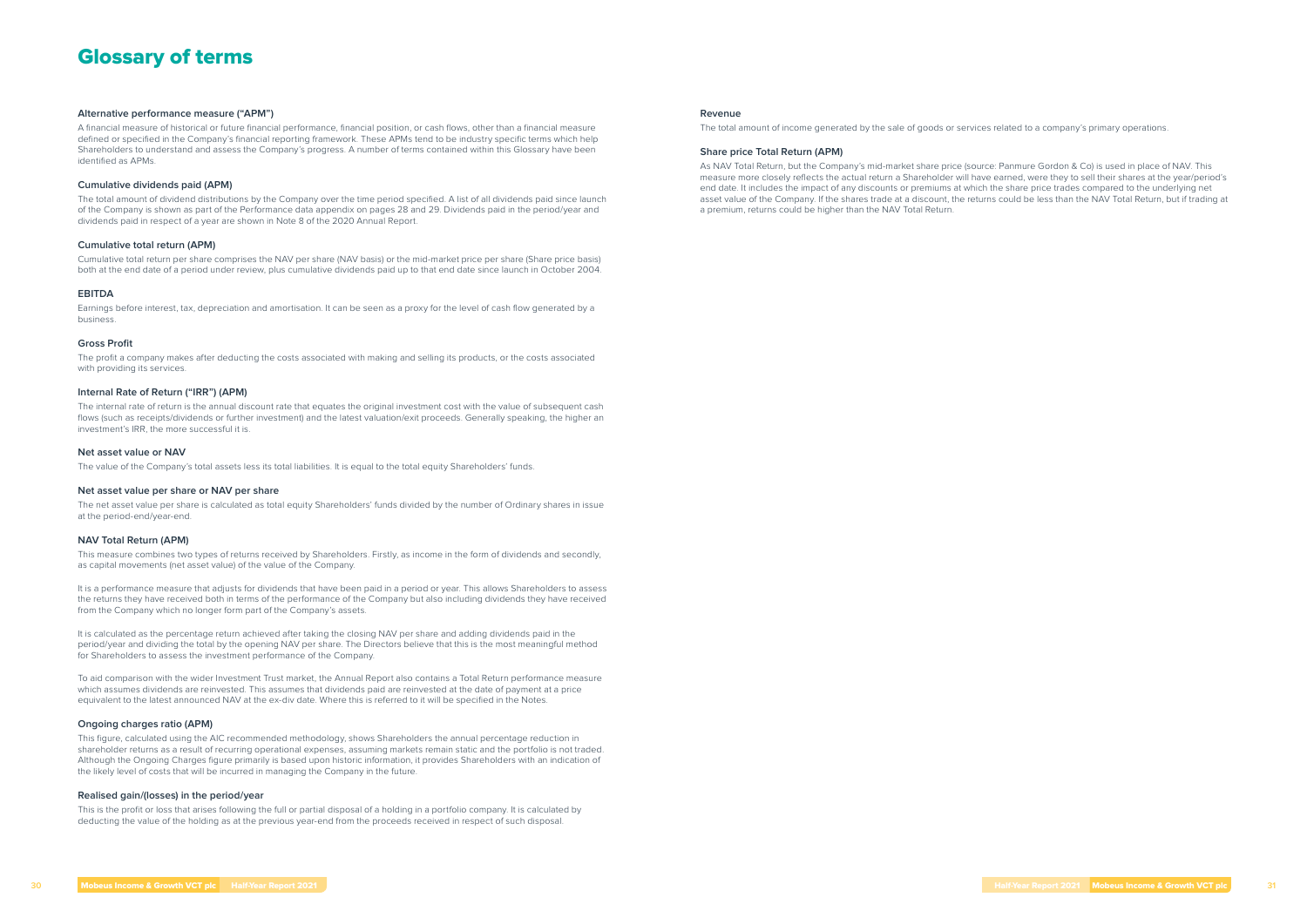### **Directors**

Clive Boothman Bridget Guérin Catherine Wall

### **Company's Registered Office**

30 Haymarket London SW1Y 4EX

#### **Investment Adviser, Promoter, Company Secretary and Administrator**

Mobeus Equity Partners LLP 30 Haymarket London SW1Y 4EX Tel: 020 7024 7600 info@mobeus.co.uk

www.mobeus.co.uk

#### **Company Registration Number:**

05153931

**Company LEI number:** 213800HKOSEVWS7YPH79

#### **Email**

vcts@mobeus.co.uk

#### **Website**

www.migvct.co.uk

#### **Independent Auditor**

BDO LLP 55 Baker Street London W1U 7EU

**Solicitor** 

Shakespeare Martineau LLP No 1 Colmore Square

Birmingham

### B4 6AA

#### **Corporate Broker**

Panmure Gordon (UK) Limited 1 New Change London EC4M 9AF

#### **Banker**

National Westminster Bank plc City of London Office PO Box 12258 1 Princes Street London EC2R 8PA

**Registrar** Computershare Investor Services PLC The Pavilions Bridgwater Road Bristol BS99 6ZZ Tel: 0370 707 1155 www-uk.computershare.com/investor/

#### **VCT Status Adviser**

Philip Hare & Associates LLP Hamilton House 1 Temple Avenue London EC4Y 0HA

### Corporate Information